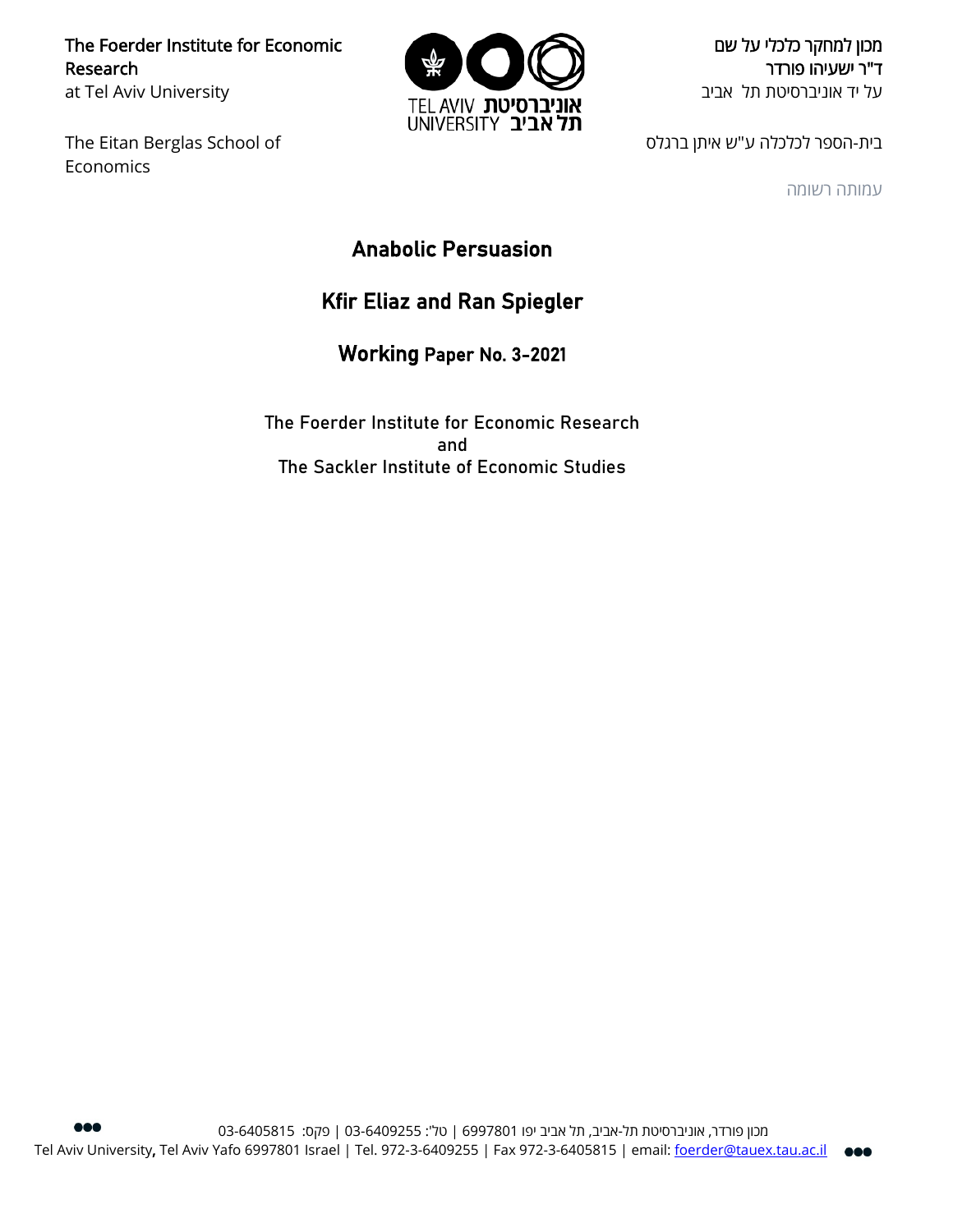# Anabolic Persuasion

Kfir Eliaz and Ran Spiegler<sup>†</sup>

May 18, 2021

#### Abstract

We present a model of optimal training of a rational, sluggish agent. A trainer commits to a discrete-time, finite-state Markov process that governs the evolution of training intensity. Subsequently, the agent monitors the state and adjusts his capacity at every period. Adjustments are incremental: the agent's capacity can only change by one unit at a time. The trainer's objective is to maximize the agent's capacity - evaluated according to its lowest value under the invariant distribution - subject to an upper bound on average training intensity. We characterize the trainer's optimal policy, and show how stochastic, time-varying training intensity can dramatically increase the long-run capacity of a rational, sluggish agent. We relate our theoretical findings to "periodization" training techniques in exercise physiology.

<sup>\*</sup>We acknowledge financial support from the Foerder Institute. We thank Martin Cripps, Michael Crystal, Israel Halperin, Nathan Hancart, Ron Peled, Mickey Scheinowitz and seminar audiences at UCL and Caltech for helpful comments. We owe special thanks to Oliver Fishman, who produced a fitness video for this paper (https://youtu.be/onUrRs3kHIE).

<sup>&</sup>lt;sup>†</sup>Eliaz: School of Economics, Tel-Aviv University and David Eccles School of Business, University of Utah. E-mail: kfire@tauex.tau.ac.il. Spiegler: School of Economics, Tel-Aviv University and Economics Dept., University College London. E-mail: rani@tauex.tau.ac.il.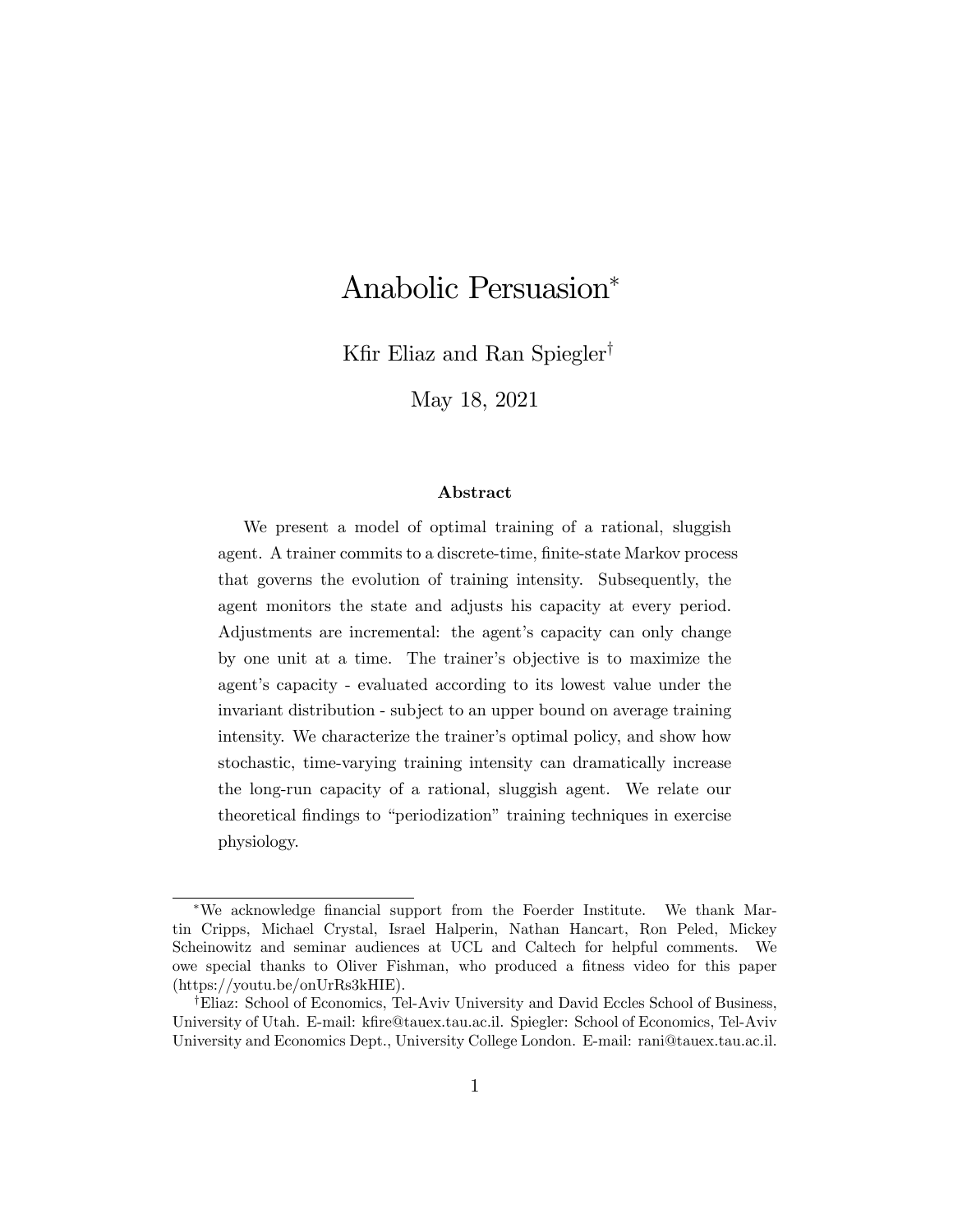### 1 Introduction

Economists have a long tradition of invading other academic disciplines. Lazear (2000) celebrates this so-called economic imperialism, demonstrating its value for such diverse fields as sociology, criminology and organizational behavior. Proponents of economic imperialism maintain that the ideas of individual rationality, forward-looking behavior and equilibrium help us understand empirical regularities and guide policy interventions. As Becker  $(1976, p. 8)$  wrote: "I have come to the position that the economic approach is a comprehensive one that is applicable to all human behavior". Recently, economists applied the imperialistic approach to the field of epidemiology, in the context of the Covid-19 pandemic (Acemoglu et al. (2020)).

This paper carries the imperialistic approach to a new territory. It applies tools from economic theory to the field of *exercise physiology*, which studies the body's response and adaptation to exercise to maximize human physical potential (for an introduction to this Öeld, see Glass et al. (2014)). Specifically, we focus on the question of how the body's muscle mass responds to patterns of physical exercise. Muscle mass adapts to physical stimuli, and the economic approach seeks to describe this adaptation as the result of maximizing behavior. We demonstrate that by modeling the body as a forward-looking optimizing agent, we gain insights into the effectiveness of popular physical training strategies.

To describe the body as an optimizing agent, we need to specify its preferences. On the one hand, maintaining muscle mass is costly in terms of energy expenditure (Zurlo et al. (1990)). On the other hand, if muscle mass is too low relative to the demands of exercise, the body may incur the energy costs of repairing torn muscle tissue or inflammation (see Frankenfield (2006) and Faulkner et al. (1993)). Moreover, if the body lacks adequate muscle mass, it will not be able to complete the required physical task. It is plausible to assume that the body will internalize this performance gap as a cost. This cost can be interpreted in terms of psychological motivation, which itself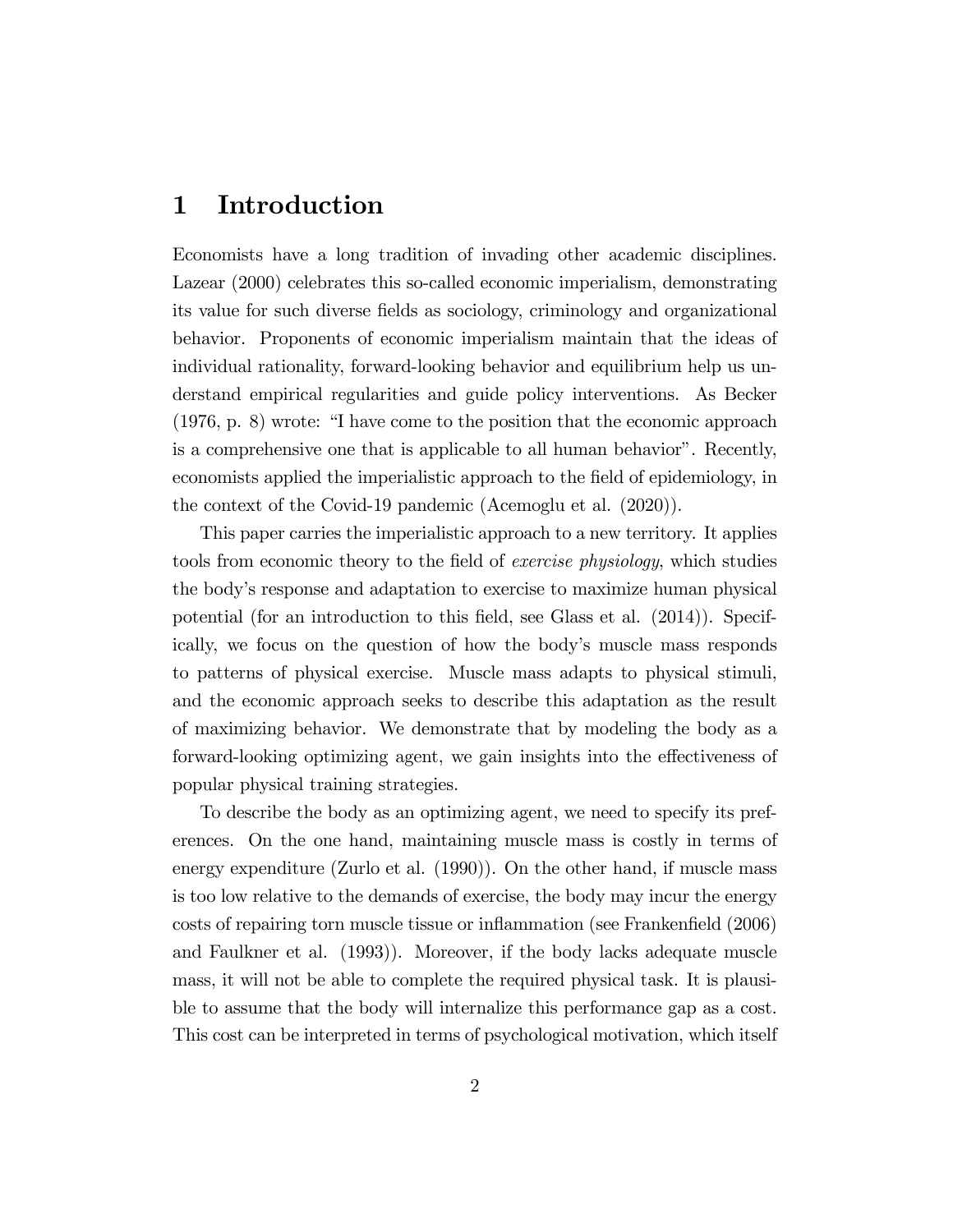may originate from evolutionary survival pressures (see Sagar and Stoeber (2009) and Lieberman (2015)). A more motivated trainee will record the performance gap as a larger cost relative to the muscle maintenance cost.

In a dynamic environment where the intensity of exercise changes stochastically over time, a key ingredient in modeling the body as an optimizing agent is its expectation of future demands. Here, too, we follow the economist's standard recipe and assume that the body has rational expectations - i.e., it knows the stochastic process that governs the future evolution of physical exercise, possibly as a result of some previous adaptive-learning phase.

Using these ingredients, we construct the following stylized discrete-time model. A "trainer" commits ex-ante to a strategy, which is a stochastic process that governs the evolution of exercise intensity. We restrict ourselves to stochastic processes that follow a finite-state Markov chain. Average intensity (according to the chainís invariant distribution) cannot exceed some integer  $\mu$  more than negligibly. The parameter  $\mu$  represents a "budget constraint" that limits the amount of resources that can be devoted to physical training.

Following the trainer's choice of strategy, at every subsequent period, the body (referred to as an "agent") monitors the state of the trainer's Markov process and chooses its muscle mass. We assume that the body can only make *incremental adjustments* to its muscle mass: at every period it can only change the mass by  $-1$ , 0 or 1 units. The body is an expected discounted utility maximizer, with a periodic payoff function that trades of the maintenance cost of muscle mass and the excess intensity of current physical exercise relative to current mass. We measure muscle mass and exercise intensity with the same units, such that excess intensity (also referred to as the performance gap) is a simple difference between the two numbers. We impose the constraint that the agent has a best-reply to the trainer's strategy that induces a Markov process (over an extended state space that also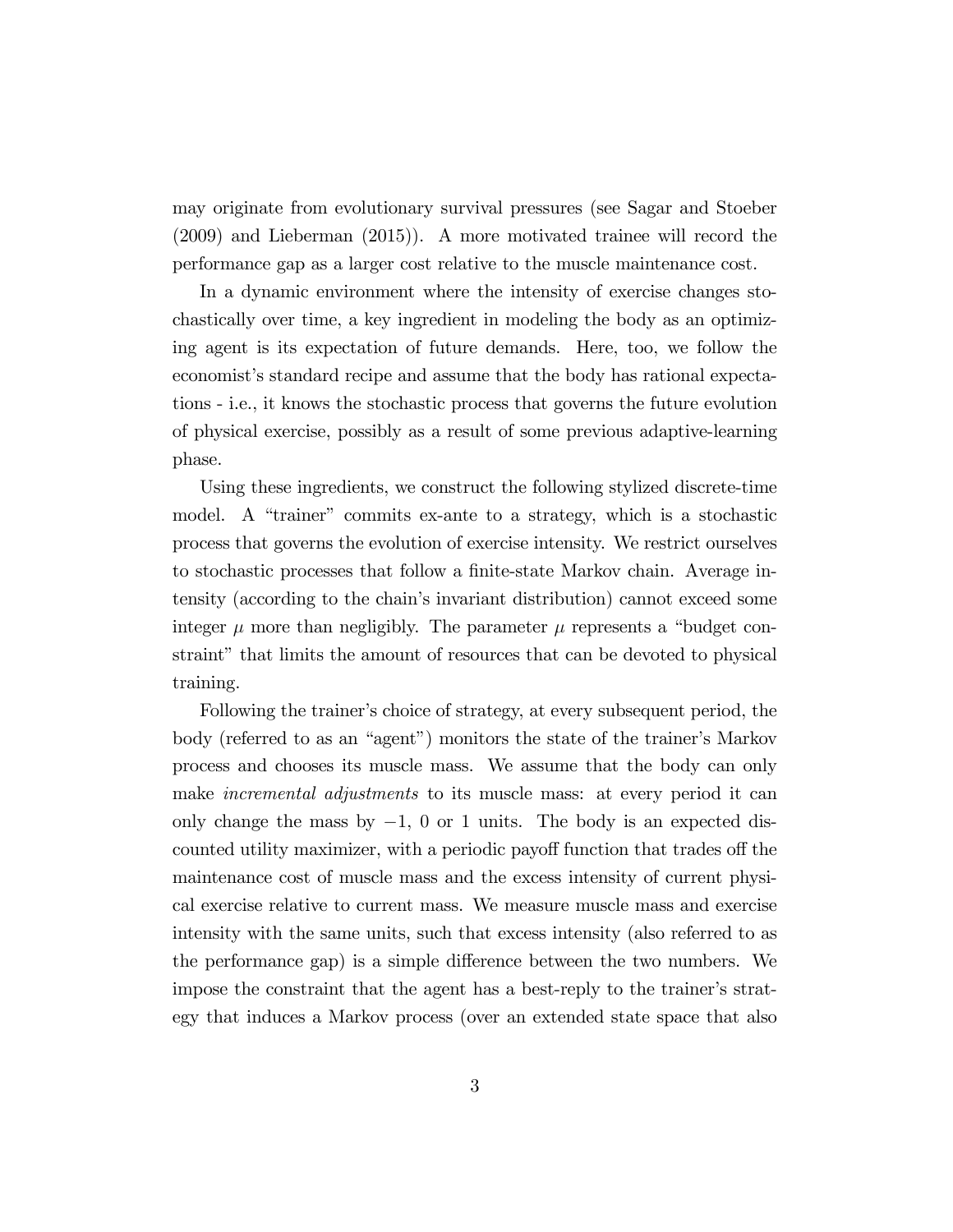includes muscle mass in the definition of a state) with a *unique* invariant distribution.

The trainer's problem is to choose the Markov process to maximize the agent's long-run mass - evaluated according to its *minimal* realization under the invariant distribution. Our use of such a "max-min" criterion is justified by the interpretation of muscle mass as a *capability*: the higher the agent's minimal long-run mass, the higher the intensity he can reliably withstand in the long run.

The sluggish adjustment of muscle mass is a fundamental assumption in our model. Exercise intensity can fluctuate wildly between periods, but clearly, the body cannot change its muscle mass instantaneously to any level (see DeFreitas et al. (2011) and Counts et al. (2017)). Our model is set up such that if the body had perfect flexibility in adjusting its muscle mass, the trainerís problem would be trivial: at every period, muscle mass would be set such that excess intensity would be exactly zero, and the long-run average mass will be at most  $\mu$ . This is also the minimal long-run mass that the trainer can attain with a constant-intensity policy. Under such a policy, the distinction between sluggish and flexible agents is irrelevant. The question is whether using some non-degenerate Markov process will enable the trainer to outperform this benchmark when muscle adjustment is sluggish.

The trainerís problem is similar in spirit to Bayesian persuasion (Kamenica and Gentzkow (2011)). In a persuasion problem, the sender wants to increase the receiver's action; in our model the trainer wants to increase the agent's muscle mass. In a persuasion problem, the sender commits to a signal function; in our problem, the trainer commits to a Markov process. In a persuasion problem, the receiverís response to a signal realization is dictated by Bayesian updating; in our model, the agent's response to a realized state is constrained by sluggish adjustment. Finally, in a persuasion problem, the sender's ability to attain his objective is constrained by Bayes plausibility, which requires the average posterior belief to equal the prior; in our model,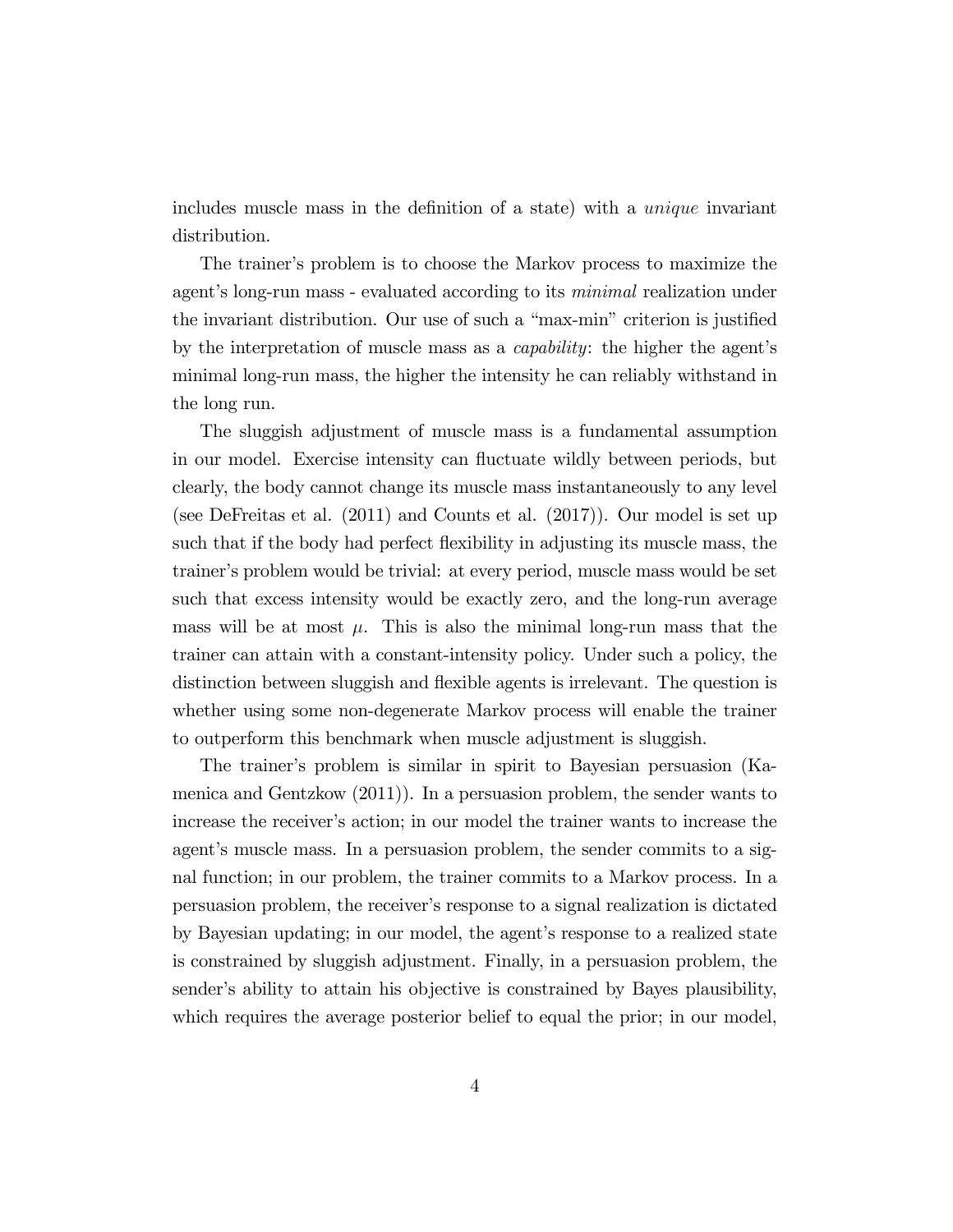the trainer is constrained by the average intensity limit  $\mu$ .

Our analysis focuses on two extreme cases in terms of the agent's discount factor. We begin by analyzing a myopic agent, whose adjustment rule is mechanical and independent of the trainer's strategy: mass moves up (down) a notch when current intensity is above (below) current mass. In this case, the trainer cannot attain a minimal long-run mass above  $2\mu - 1$ . He can implement this upper bound using a two-state Markov process with intensity levels 0 and  $2\mu$ ; the transition from 0 to  $2\mu$  is deterministic, while the transition from  $2\mu$  to 0 occurs with *near* certainty. This random element ensures that regardless of the initial muscle mass, the agent eventually oscillates between mass levels  $2\mu$  and  $2\mu - 1$ .

We next turn to an arbitrarily patient agent. In this case, the trainer cannot attain a minimal long-run muscle mass above  $\mu/c - 1$ , where c is the maintenance cost per unit of muscle mass (we assume that  $\mu/c$  is an integer, for convenience). The trainer can implement this bound using a two-state Markov process with intensity levels 0 and  $\mu/c$ ; one of the transitions between the two states occurs with certainty (which one depends on the value of  $c$ ). This policy ensures that regardless of the initial mass, the agent eventually oscillates between muscle mass levels  $\mu/c$  and  $\mu/c - 1$ . The transition probabilities are calibrated to make the body nearly indifferent to lowering muscle mass below  $\mu/c - 1$ .

Thus, when the agent is sluggish, a properly designed stochastic training program can increase long-run mass substantially relative to the flexibleadjustment benchmark. Our results suggest a rationale for the popular training technique of periodization, which structures the training regimen as a cycle with phases of high intensity physical load and recovery phases of low intensity. Since it first began in the 1960s, this methodology has gained popularity and is currently the dominant technique used by professional athletes. Numerous studies have documented the success of periodization in terms of increased muscle mass, increased muscle strength, greater endurance and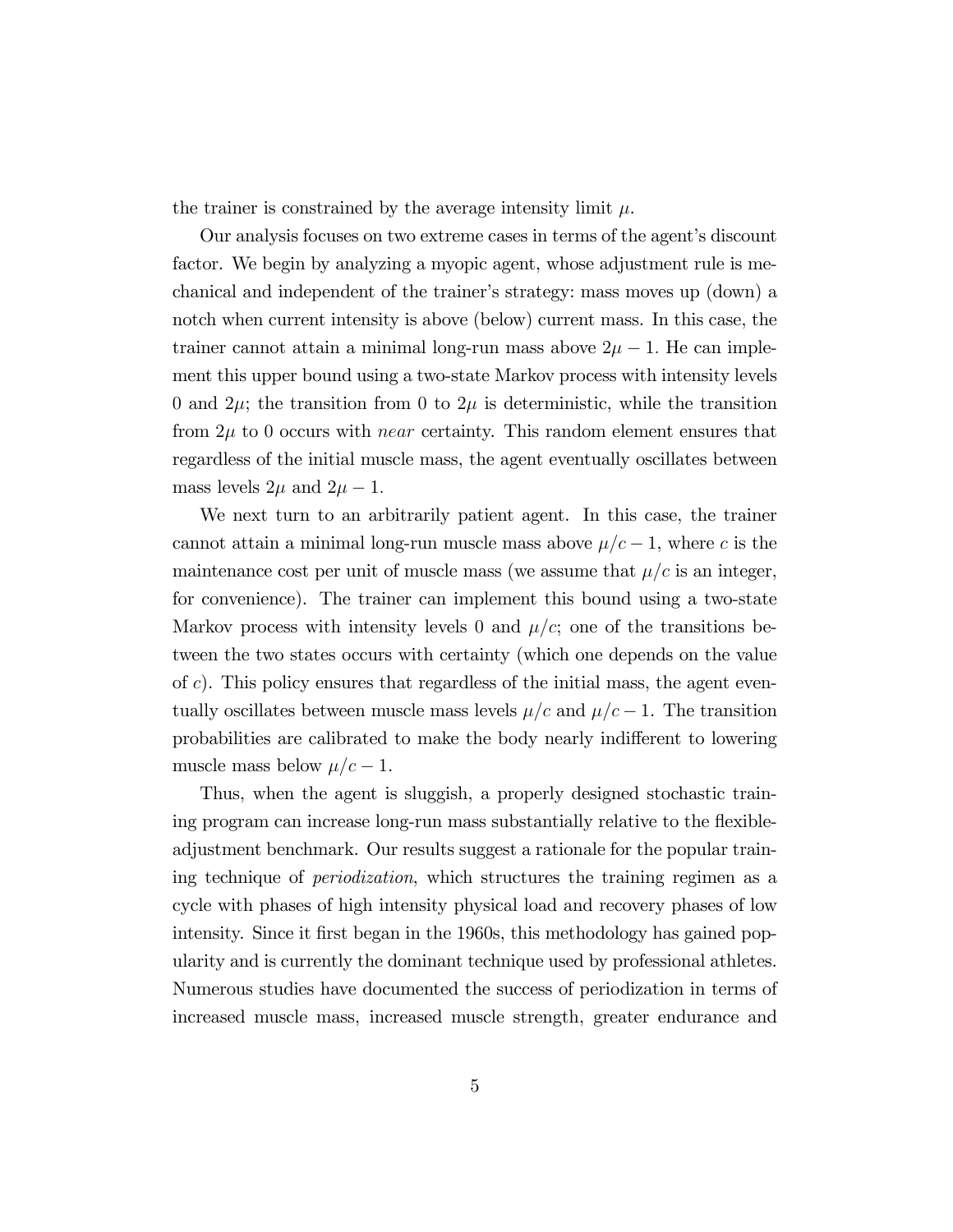athletic performance (Bompa and Buzzichelli  $(2018)$ ).<sup>1</sup> While the physiological literature offers biological explanations for the superiority of a cyclical training design (e.g., see Issurin (2019)), our results provide a complementary perspective: the effectiveness of periodization techniques may stem from rational yet sluggish adaptation to fluctuations in physical stimuli.

Although our paper strictly adheres to the model's exercise-physiology interpretation, its abstraction enables other interpretations. For example, m and d may represent cognitive capacity and the intensity of cognitive activity, such that our results can be viewed in terms of programs for maintaining cognitive skills. Moving to more conventionally economic settings, we can view the agent as an organization like a military or an emergency-management agency. The mission of such organizations is to maintain a level of preparedness against unexpected challenges. This can be achieved with a suitably designed regimen of *drills*. Sluggish adjustment is a natural assumption in this setting: organizations cannot drastically improve their level of preparedness overnight; and likewise, deteriorating preparedness tends to be gradual. Our analysis sheds light on the optimal design of a drill program for such organizations. More generally, we Önd the optimal design of a stochastic process for a sluggish agent to be an interesting (and, to our knowledge, new) problem from an abstract economic-theory perspective.

### 2 The Model

We consider a principal-agent model, in which the principal is referred to as a "trainer". We interpret the agent as a physiological system that is trained to increase its capacity. The trainer commits ex-ante to a pair  $(P, f)$ , where  $P$  is a discrete-time, Markov process over some finite set of states  $S$ , and  $f: S \to \mathbb{N}_+$  is an output function that assigns a challenge level to every

<sup>&</sup>lt;sup>1</sup>For recent discussions of various periodization techniques, see Issurin (2010), Kiely (2012) and Kiely et al. (2019).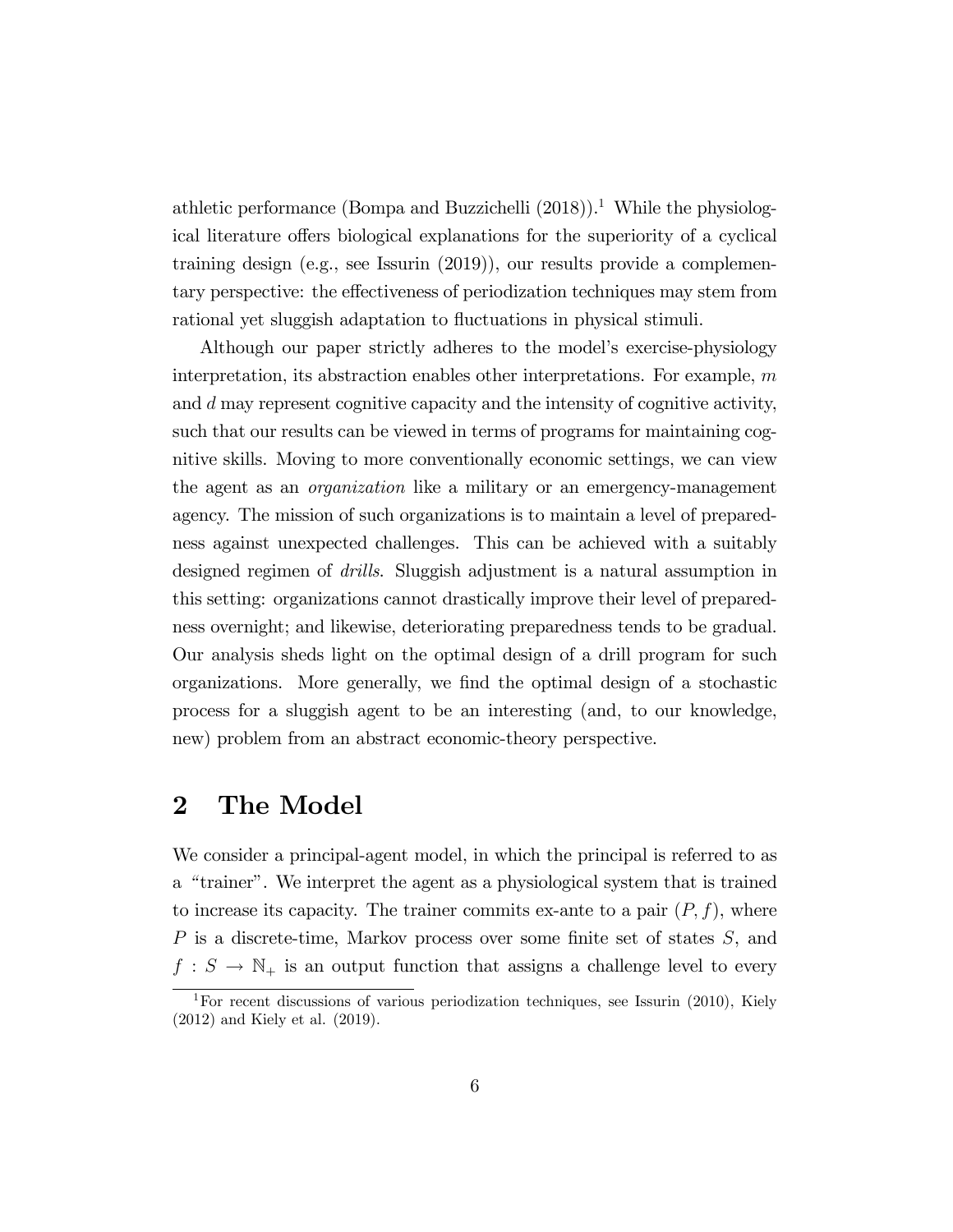state  $s \in S$ . We denote by  $d_t$  the challenge level in period t. When there is no risk of confusion we will replace the notation  $f(s)$  with  $d(s)$ .

We impose the following constraints on  $(P, f)$ . First, P has a unique invariant distribution  $\lambda_P$ . Second,

$$
\sum_{s \in S} \lambda_P(s) f(s) \le \mu + \varepsilon
$$

where  $\mu \geq 1$  is an integer and  $\varepsilon > 0$  is arbitrarily small. That is, the long-run average challenge level cannot exceed  $\mu$  by more than a negligible amount (the approximate formulation of the constraint is due to  $\mu$  getting integer values).

The agent knows the trainer's choice of  $(P, f)$ . At every period t, he observes the realized state  $s_t$  and then chooses a non-negative capacity level  $m_t \in \{m_{t-1} - 1, m_{t-1}, m_{t-1} + 1\}$ . Henceforth, we refer to  $m_t$  as the agent's "mass" at time t. Let  $m_0 \in \mathbb{N}_+$  be the agent's initial mass. The restricted choice set for  $m_t$  reflects the sluggish adaptation of the agent's mass.

The agent is an expected discounted utility maximizer with discount factor  $\delta$ . His payoff at period t is

$$
-[cm_t + \max(0, d_t - m_t)]
$$

where  $c \in (0, 1)$ ,  $d_t = f(s_t)$  and  $s_t$  is the state of P at period t. The body's periodic cost incorporates two factors. First,  $cm_t$  is the caloric maintenance cost of muscle mass  $m_t$ . Second, the gap between  $m_t$  and  $d_t$  (when the latter is higher) represents a performance shortfall because the agent's capacity is lower than the challenge it faces.

Given  $(P, f)$ , the agent faces a Markov decision problem over an extended state space, where the state at period t is the pair  $(s_t, m_{t-1})$ . We impose the following additional constraint on the trainer: the extended Markov process over  $(s_t, m_{t-1})$  that is induced by the agent's best-reply to  $(P, f)$  has a unique invariant distribution  $\lambda^*_{(P,f)}$ . This ensures that the minimal and average long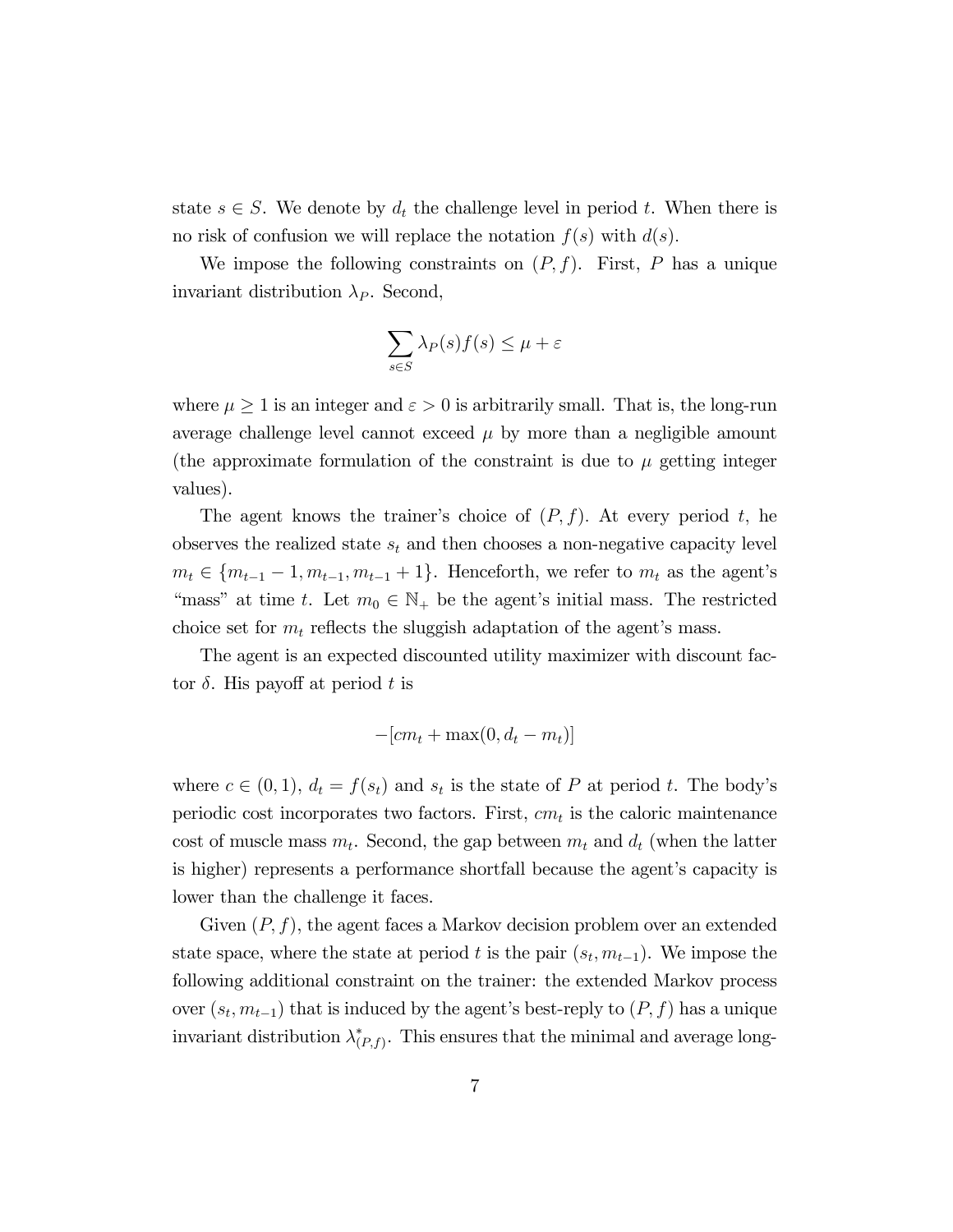run masses are well-defined and independent of the initial condition  $m_0$ .

The trainer aims to maximize the agent's lowest muscle mass in the support of the invariant distribution  $\lambda^*_{(P,f)}$ . The larger this mass, the higher the challenge level that the agent is guaranteed to meet in the long run. Formally, the trainer's problem can be stated as follows:

$$
\max_{(P,f)} \min\{m \mid \lambda^*_{(P,f)}(s,m) > 0 \text{ for some } s \in S\}
$$

subject to the feasibility constraint

$$
\sum_{(s,m)} \lambda_{(P,f)}^*(s,m) f(s) \lessapprox \mu
$$

The max-min criterion means that the trainer looks for the highest capacity that the agent's body *reliably* maintains in the long run. The symbol  $\lessapprox$ represents the requirement that average intensity cannot exceed  $\mu$  by more than a negligible amount.

#### Discussion of the model's interpretation

The level of physical challenge d can be interpreted in terms of duration (e.g. the number of repetitions of a given exercise), load (e.g. lifting weight) or effort (e.g. running speed).<sup>2</sup> The stylized nature of our model abstracts from such fine distinctions. However, the interpretation of the resource constraint does depend on the meaning of d. If it represents exercise duration, then  $\mu$  is the average amount of time per period that the trainee can devote to physical exercise. If, however, d represents load or effort,  $\mu$  is perhaps better viewed as a parameter of the trainer's problem than an exogenous resource constraint.

Our model endows the human body with rational expectations: it has knowledge of  $(P, f)$  when making its periodic decisions. The justification for

<sup>&</sup>lt;sup>2</sup>See Steele (2014) and Steele et al. (2017) for discussions of these different notions of intensity.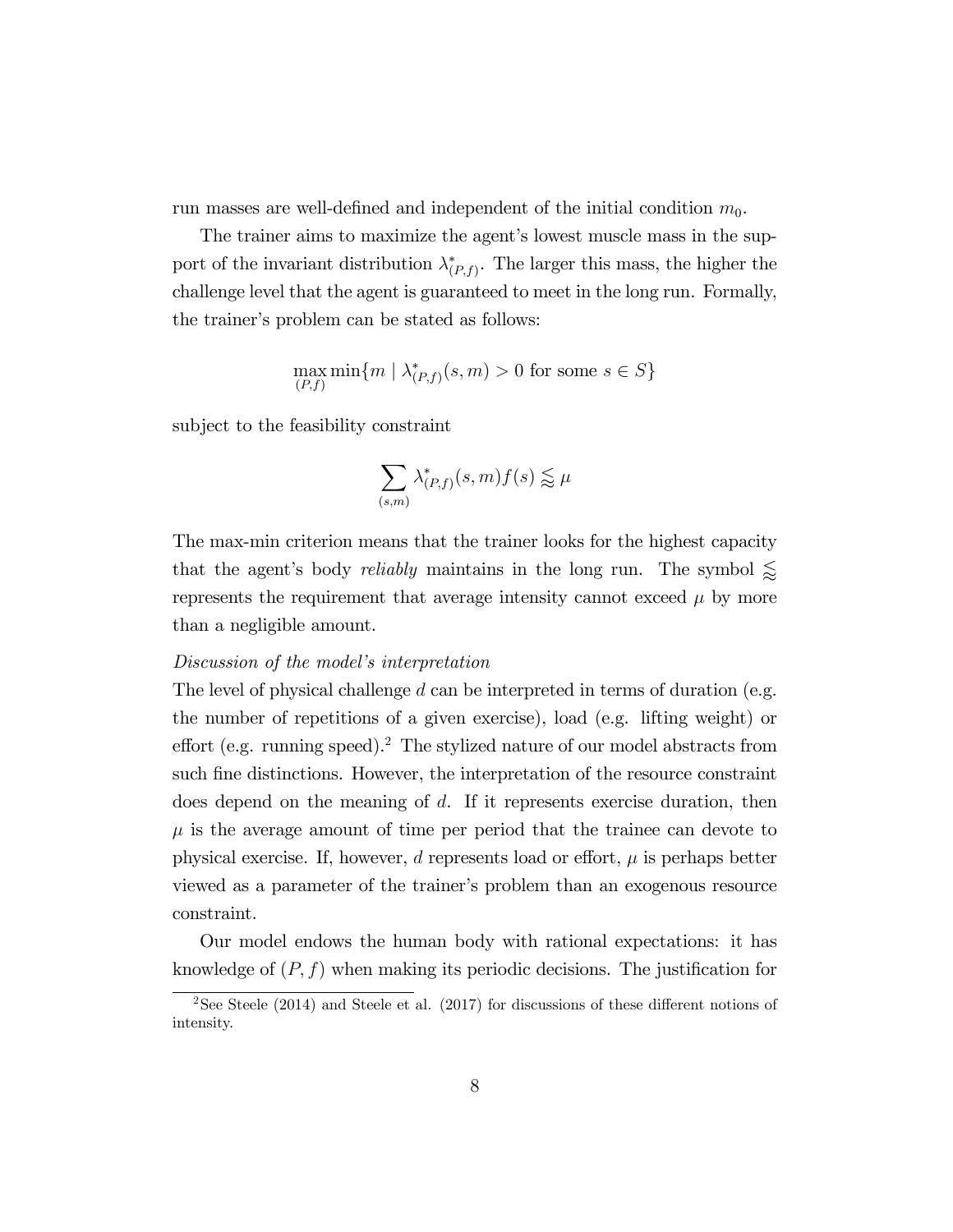this assumption is that the body forms adaptive expectations based on a long memory. We find it reasonable to assume that in the long run, the body will learn finite-state Markov processes, especially when they have few states.

The adaptive-expectations rationale also underlies our restriction that the trainer cannot condition  $d_t$  on past realizations of m. If he could, he would have recourse to off-equilibrium threats. For instance, he could incentivize the agent to increase muscle mass using a policy of zero on-path challenges, sustained by a "grim" threat to switch to persistently extreme challenges if  $m$ fails to go up. We find such policies absurd in the physiological context and attribute this absurdity to the implausibility of full-throttle rational expectations in this content. We effectively rule out off-path threats by assuming that the trainer does not condition on m. Under our alternative interpretation of the agent as an organization, it is questionable whether the trainer can monitor  $m$ , which represents the organization's level of preparedness.<sup>3</sup>

#### Benchmark: Completely flexible adjustment

Suppose the agent could choose any  $m_t \in \mathbb{N}_+$  at every period. Then, since  $c \in (0, 1)$ , he would choose  $m_t = d_t$  at every t. This means that the longrun average of  $m_t$  would coincide with the long-run average of  $d_t$ , which by assumption cannot exceed  $\mu$  more than negligibly. Therefore, the best the trainer can do according to his max-min criterion is play a constant strategy  $d_t = \mu$  at every period, such that the flexible agent's mass will be  $\mu$  as well. The same deterministic process attains the same long-run mass of  $\mu$ also when the agent is sluggish (because the agent will eventually reach this mass and stay there indefinitely). The question is whether the trainer can outperform this benchmark with a non-degenerate Markov process.

<sup>&</sup>lt;sup>3</sup>We conjecture that if the trainer can condition  $d_t$  on  $m_{t-1}$ , the results in our paper will not change.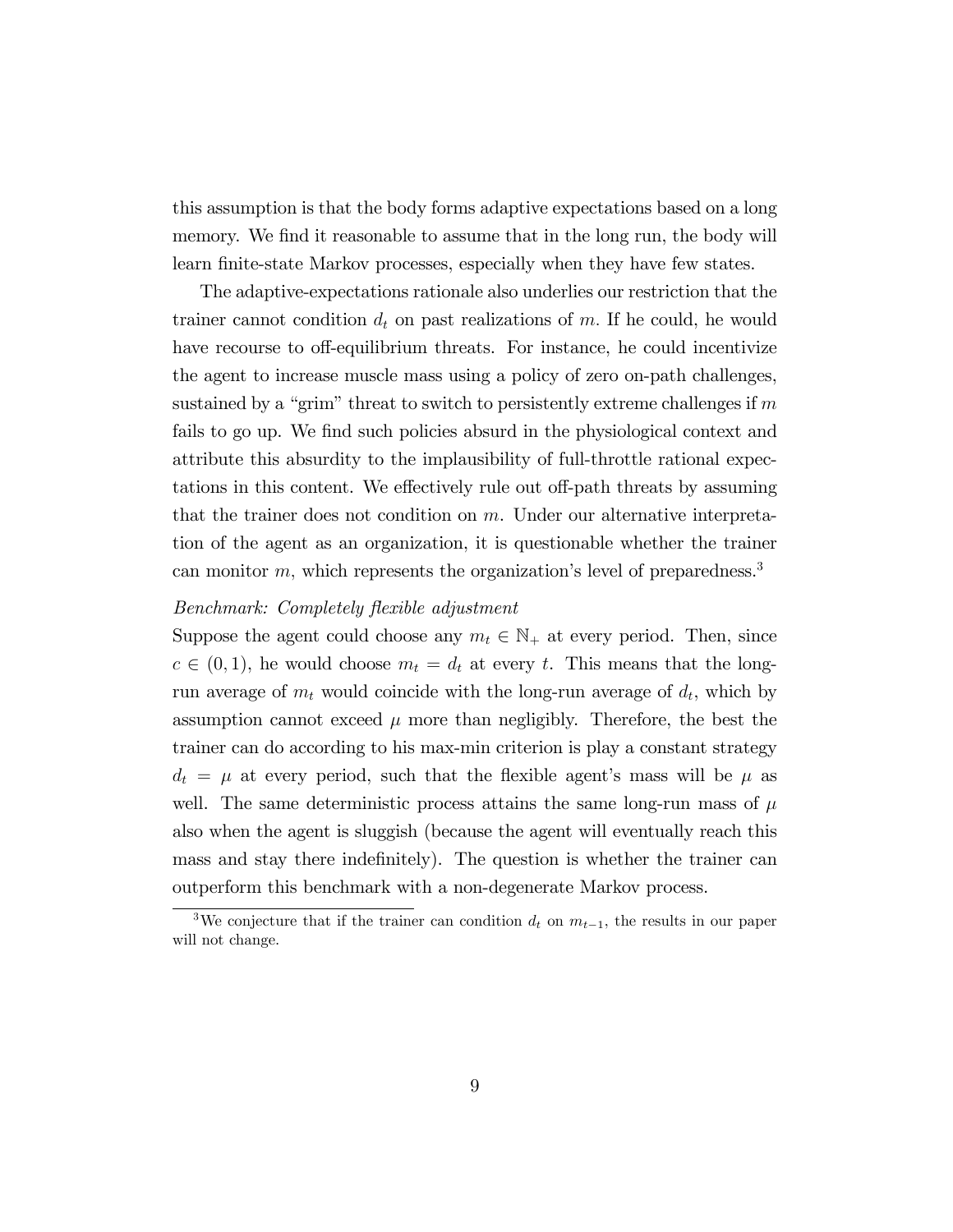### 3 A Myopic Agent

In this section we analyze the trainer's problem when  $\delta = 0$  - i.e., the agent is myopic.

#### **Proposition 1** Let  $\delta = 0$ . Then:

 $(i)$  For any trainer strategy, the minimal long-run mass induced by the agent's best-reply is at most  $2\mu - 1$ .

(ii) This upper bound can be implemented by the following  $(P, f)$ . The Markov process P has two states, H and L, and a transition matrix given by

| $Pr(s_t \rightarrow s_{t+1})$ L H |                     |
|-----------------------------------|---------------------|
| $L = \pm 1$                       | $(1)$ 1             |
| H                                 | $\beta$ 1 - $\beta$ |

where  $\beta$  is arbitrarily close to 1. The output function is  $f(H) = 2\mu$  and  $f(L) = 0$ . In the  $\beta \rightarrow 1$  limit, the invariant mass distribution assigns probability  $\frac{1}{2}$  to  $m = 2\mu$  and  $m = 2\mu - 1$ .

Thus, a slightly perturbed cyclic training program can dramatically increase the minimal long-run mass of a myopic sluggish agent. When  $\mu$  is large (corresponding to a very sluggish agent, given that we normalized his adjustment increment to 1), the increase is by a factor of nearly 2 relative to the flexible-agent benchmark.

The trainer's training regime approximately consists of alternating periods of high intensity  $(d = 2\mu)$  and rest  $(d = 0)$ . After a period of high intensity training, there is a small chance  $1 - \beta$  that the high-intensity episode will be repeated. This stochastic perturbation ensures that the set of mass values  $\{2\mu, 2\mu - 1\}$  is absorbing: the agent will reach it in finite time with probability one, regardless of  $m_0$ .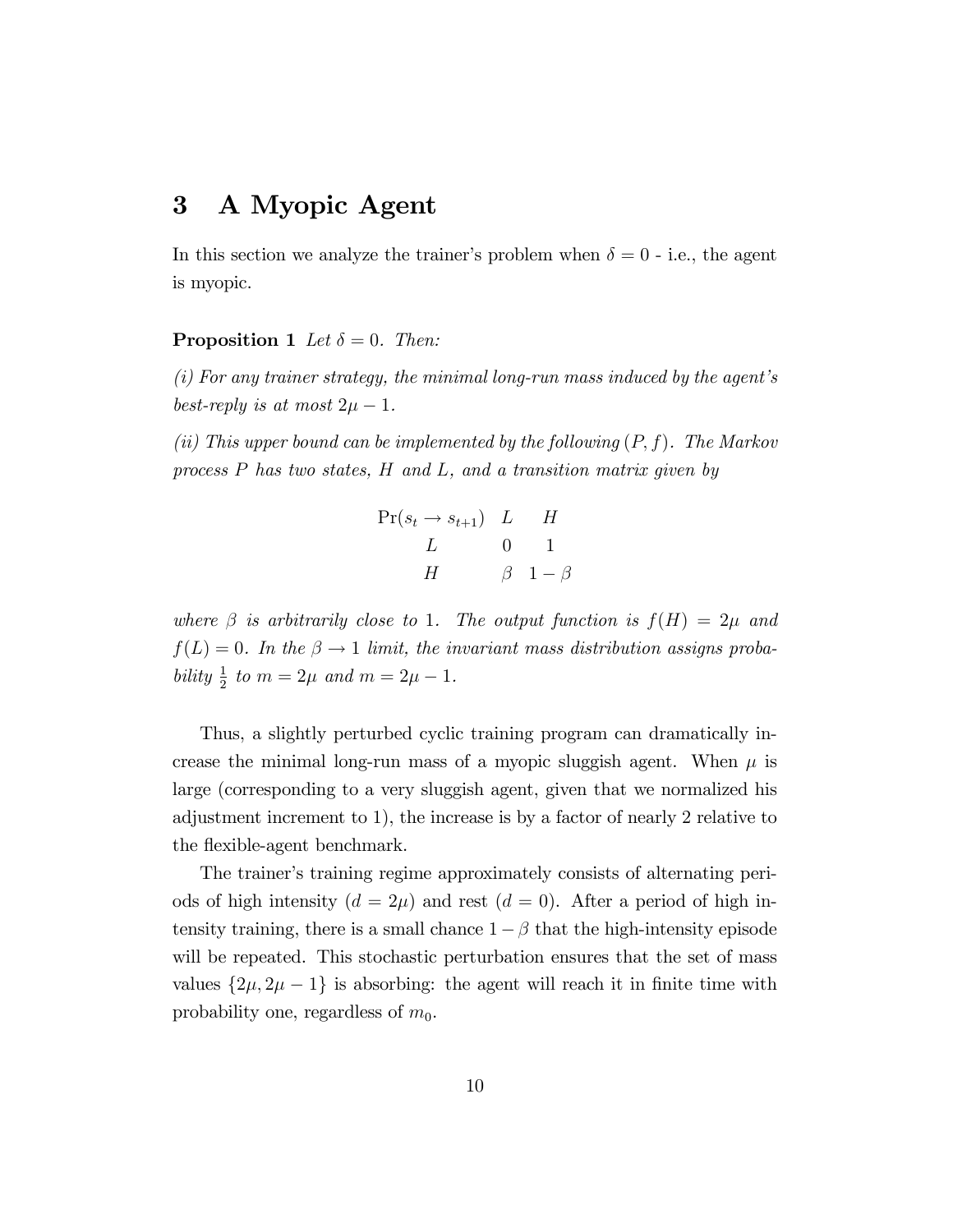#### Proof of part (i) of Proposition 1

The proof proceeds by a series of steps. Recall that we use the notation  $d(s)$ as a substitute for  $f(s)$ .

#### Step 1: The agent's strategy

Consider the agent's move at period t, given the extended state  $(s_t, m_{t-1})$ . A myopic agent will choose  $m_t$  to minimize  $cm_t+\max(0, d(s_t)-m_t)$ . Therefore, we can immediately pin down the agent's behavior, independently of the trainer's strategy. Since  $c \in (0, 1)$ , we obtain the following: if  $d(s_t) > m_{t-1}$ , the agent will choose  $m_t = m_{t-1} + 1$ ; if  $d(s_t) < m_{t-1}$ , the agent will choose  $m_t = m_{t-1} - 1$ ; and if  $d(s_t) = m_{t-1}$ , the agent will choose  $m_t = m_{t-1}$ . That is, the agent will always adjust his mass in the direction of the current level of d.  $\square$ 

Consider an arbitrary strategy for the trainer, which induces an extended Markov process with a unique invariant distribution. Let  $(m_{t-1}, d_t)_{t=1,2,...}$ be a possible sample path that results from the extended process. By the unique-invariant-distribution requirement, the extended process is ergodic. Therefore, the long-run frequency of every  $(m, d)$  in the sample path coincides with the probability of this pair according to the invariant distribution. Let  $\lambda(m, d)$  denote the probability of  $(m, d)$  according to the invariant distribution, as well as the frequency of  $(m, d)$  in the sample path. Let X be the set of recurrent pairs  $(m, d)$  in the sample path. Partition X into three classes:

$$
X^{+} = \{(m,d) \in X \mid d > m\}
$$
  

$$
X^{-} = \{(m,d) \in X \mid d < m\}
$$
  

$$
X^{0} = \{(m,d) \in X \mid d = m\}
$$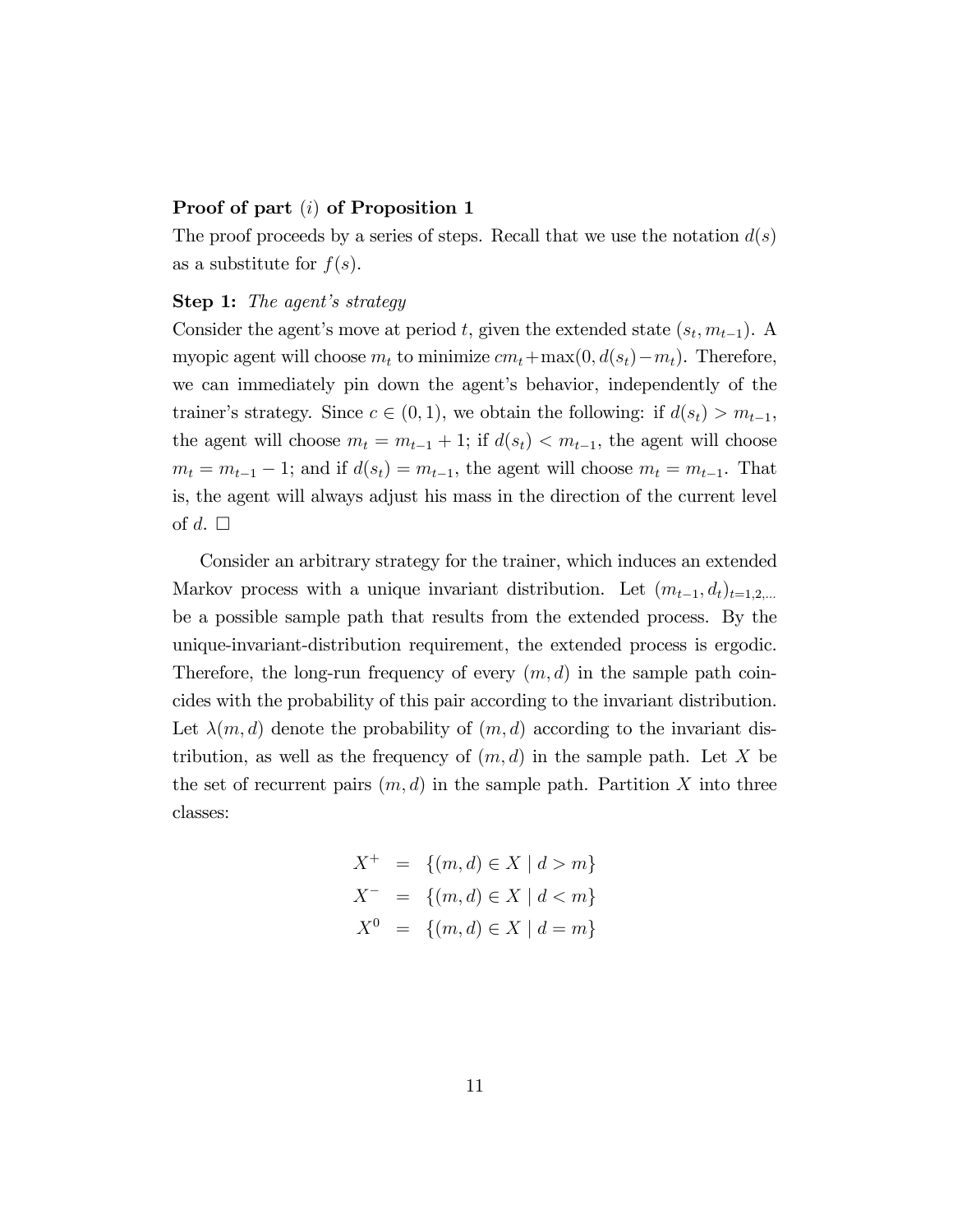**Step 2:**  $\lambda$  satisfies

$$
\sum_{(m,d)\in X^+} \lambda(m,d)(m+1) = \sum_{(m,d)\in X^-} \lambda(m,d)m \tag{1}
$$

Consider some period t along the sample path such that  $(m_t, d_{t+1}) \in X^+$ . By definition, this pair is recurrent. Therefore,  $m_t$  must be visited again in some later period. Let  $t' + 1$  be the earliest such period. Since m moves only in one-unit increments, it must be the case that  $(m_{t'}, d_{t'+1}) \in X^-$  and  $m_{t'} = m_t + 1$ . We have thus defined a one-to-one mapping from periods t for which  $(m_t, d_{t+1}) \in X^+$  to periods t' for which  $(m_{t'}, d_{t'+1}) \in X^-$ , such that  $m_{t'} = m_t + 1$ . In a similar way, we can define a one-to-one mapping from periods t for which  $(m_t, d_{t+1}) \in X^-$  to periods t' for which  $(m_{t'}, d_{t'+1}) \in X^+$ , such that  $m_{t'} = m_t - 1$ . It follows that

$$
\lim_{T \to \infty} \frac{\sum_{t=1}^{T} \mathbf{1}[(m_t, d_{t+1}) \in X^+] \cdot (m_t + 1)}{T} = \lim_{T \to \infty} \frac{\sum_{t=1}^{T} \mathbf{1}[(m_t, d_{t+1}) \in X^-] \cdot m_t}{T}
$$

which can be rewritten as  $(1)$ .  $\square$ 

#### **Step 3:** The average long-run m is at most  $2\mu$  (approximately)

The long-run average of  $m$  induced by the trainer's strategy can be written as

$$
\mathbb{E}(m) = \sum_{(m,d)\in X^+} \lambda(m,d)m + \sum_{(m,d)\in X^-} \lambda(m,d)m + \sum_{(m,d)\in X^0} \lambda(m,d)m \qquad (2)
$$

By the feasibility constraint,

$$
\sum_{(m,d)\in X^+} \lambda(m,d)d + \sum_{(m,d)\in X^-} \lambda(m,d)d + \sum_{(m,d)\in X^0} \lambda(m,d)d \lessapprox \mu
$$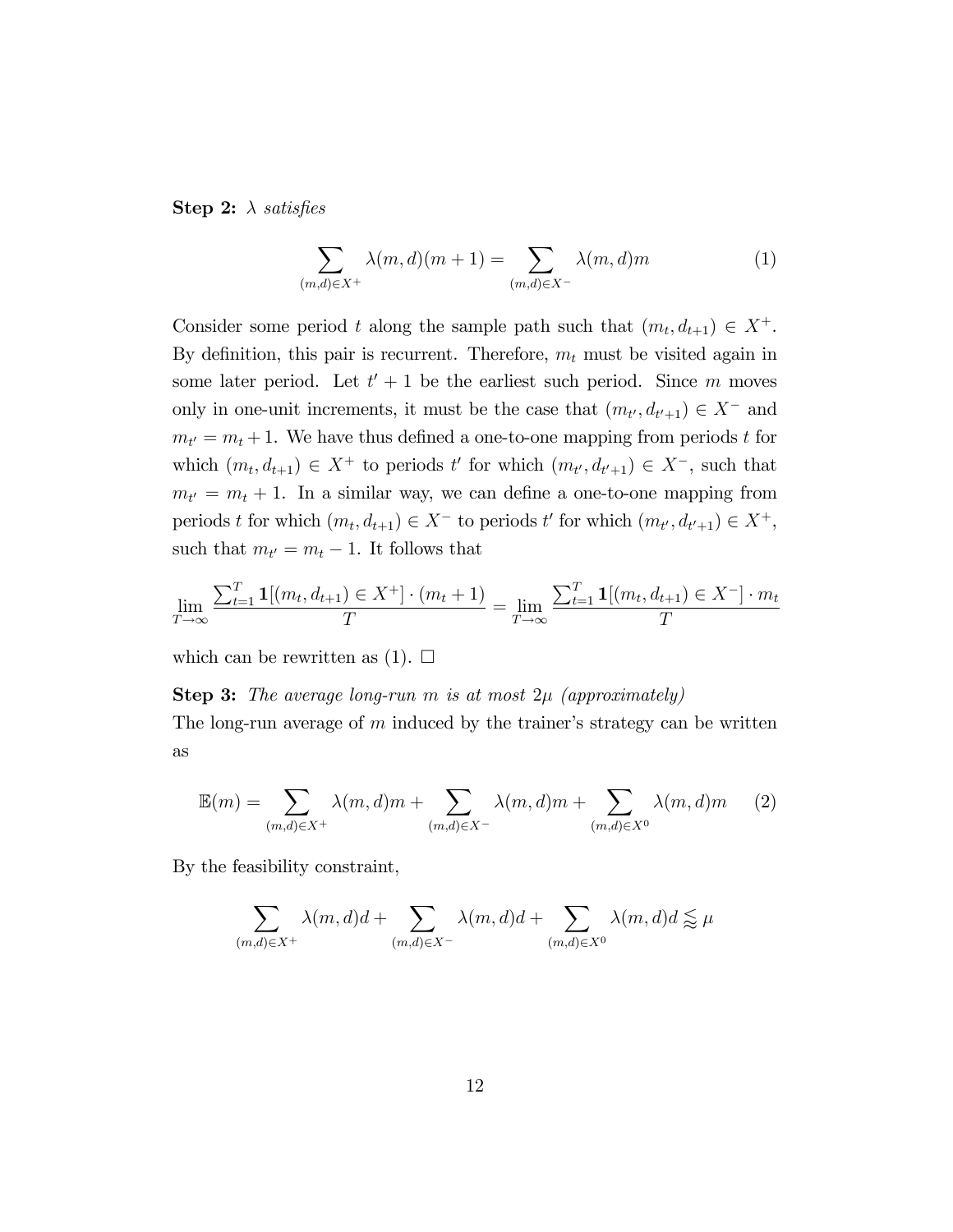By definition,  $d \ge m+1$  for every  $(m, d) \in X^+$ ,  $d \ge 0$  for every  $(m, d) \in X^-,$ and  $d = m$  for every  $(m, d) \in X^0$ . Therefore,

$$
\sum_{(m,d)\in X^+} \lambda(m,d)(m+1) + \sum_{(m,d)\in X^-} \lambda(m,d) \cdot 0 + \sum_{(m,d)\in X^0} \lambda(m,d)m \lessapprox \mu
$$

This means that

$$
\sum_{(m,d)\in X^+} \lambda(m,d)m \le \sum_{(m,d)\in X^+} \lambda(m,d)(m+1) \lessapprox \mu - \sum_{(m,d)\in X^0} \lambda(m,d)m
$$

By (1), it follows that

$$
\sum_{(m,d)\in X^{-}} \lambda(m,d)m \lessapprox \mu - \sum_{(m,d)\in X^{0}} \lambda(m,d)m
$$

as well. Plugging the last two inequalities in (2), we obtain

$$
E(m) \lessapprox 2\mu - \sum_{(m,d)\in X^0} \lambda(m,d)m \leq 2\mu
$$

**Step 4:** The minimal long-run m is at most  $2\mu - 1$ 

Suppose the long-run distribution over  $d$  is degenerate at some  $d^*$ . Therefore,  $d^* \leq \mu$ . The agent's myopic best-reply implies that eventually, his mass coincides with  $d^*$ . It follows that to reach a minimal long-run mass above  $\mu$ , the long-run distribution over d must assign positive probability to at least two values. This means there are infinitely many periods  $t$  in which  $d_t \neq m_{t-1}$ . By myopic best-replying, this precludes the possibility that the long-run distribution over  $m$  is degenerate. Since the long-run average of m cannot exceed  $2\mu$  by more than an infinitesimal amount, there must be infinitely many periods t in which  $m_t \leq 2\mu - 1$ . This completes the proof of part  $(i)$ .  $\square$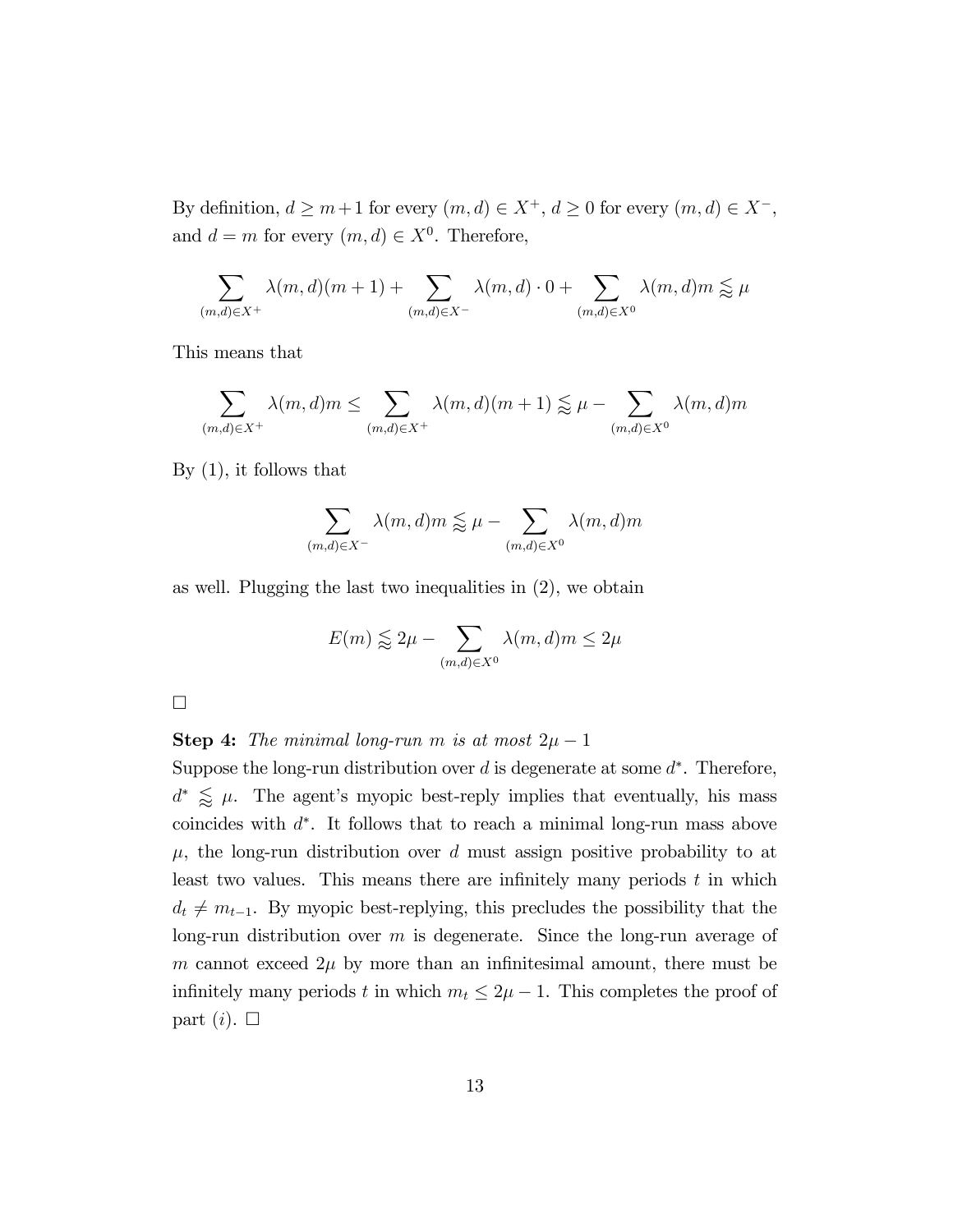#### Proof of part *(ii)* of Proposition 1

Consider the trainer's strategy described in part  $(ii)$  of the statement of the result. As long as  $\beta \in (0,1)$ , the Markov process over m that is induced by the strategy and the agentís best-reply (given by Step 1) has a unique invariant distribution, with  $m = 2\mu$  and  $m = 2\mu - 1$  being the only recurrent mass values. The reason is that if  $m_t > 2\mu$ ,  $m_{t+1} = m_t - 1$  with certainty; if  $m_t < 2\mu - 1$ , there is a positive probability that there will be a streak of realizations  $d = 2\mu$  such that m will keep adjusting upward until it reaches  $m = 2\mu$ ; and finally, if  $d_t = 0$  then  $d_{t+1} = 2\mu$  for sure, which means that once m hits  $2\mu$  and later goes down to  $2\mu - 1$ , it will return to  $2\mu$  immediately in the next period. As the exogenous upper bound on average intensity gets arbitrarily close to  $\mu$ ,  $\beta$  can be made arbitrarily close to one. In the  $\beta \rightarrow 1$ limit, the invariant distribution over m assigns probability  $\frac{1}{2}$  to each of the values  $m = 2\mu$  and  $m = 2\mu - 1$ .

### 4 A Patient Agent

In this section we characterize the solution to the trainer's problem when the agent is forward-looking and arbitrarily patient. For expositional convenience, we assume  $\mu/c$  is an integer.

**Proposition 2** Let  $\delta$  be arbitrarily close to 1. Then:

 $(i)$  The minimal long-run mass at the solution to the trainer's problem is at most  $\mu/c - 1$ .

(ii) This upper bound can be implemented by  $(P, f)$  with the following properties. The Markov process P has two states, H and L, and a transition matrix given by

$$
\Pr(s_t \to s_{t+1}) \quad L \quad H
$$
  
\n
$$
L \quad 1 - \alpha \quad \alpha
$$
  
\n
$$
H \quad \beta \quad 1 - \beta
$$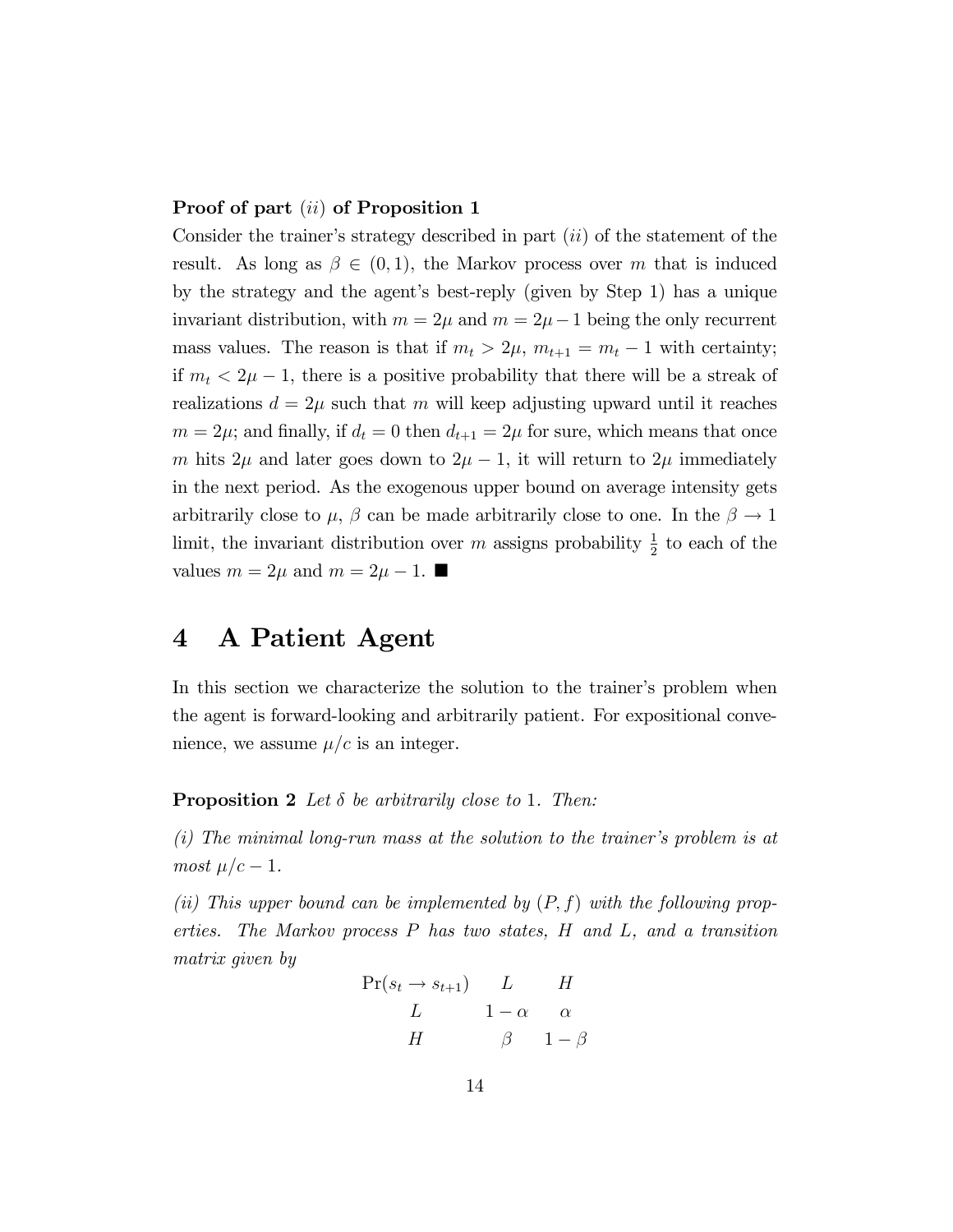where  $\alpha = 1$  if  $c \geq \frac{1}{2}$  $\frac{1}{2}$ ,  $\beta = 1$  if  $c < \frac{1}{2}$ , and  $\alpha/(\alpha + \beta)$  is arbitrarily close to c from above. The output function is  $f(H) = \mu/c$  and  $f(L) = 0$ . In the  $\alpha/(\alpha + \beta) \rightarrow c$  limit, the invariant mass distribution assigns probability c to  $m = \mu/c$  and probability  $1 - c$  to  $m = \mu/c - 1$ .

The upper bound on the agent's minimal long-run mass is higher than in the myopic benchmark whenever  $c < \frac{1}{2}$ . Moreover, it gets arbitrarily high when  $c \to 0$ . As c gets closer to one, the highest minimal long-run mass approaches the flexible-agent benchmark  $\mu$ <sup>4</sup>

The Markov process that attains the upper bound is similar to the one in Section 3. The main difference is that persistence of one of the two states occurs with non-vanishing probability. When  $c < \frac{1}{2}$ , a "rest period" (corresponding to the state  $L$ ) is followed by another one with probability approximately equal to  $(1 - 2c)/(1 - c)$ . When  $c > \frac{1}{2}$ , a high-intensity period (corresponding to the state  $H$ ) is followed by another one with probability  $(2c-1)/c$ .

Compare this with Section 3. The myopic agent only responds to current realizations of  $d$ . In contrast, the patient agent reacts to the trainer's entire continuation strategy. When  $c < \frac{1}{2}$ , the trainer's program allows for a streak of  $d = 0$  realizations. When this happens, the agent does not lower his mass below  $\mu/c-1$  because he takes into account the future loss  $d-m$  in the event that d switches to  $d = \mu/c$ . The trainer designs the transition probabilities such that the patient agent's intertemporal trade-offs lead him to be nearly indifferent between lowering his mass and remaining at  $m = \mu/c - 1$ . In contrast, the myopic agent cannot be made indifferent when faced with a streak of  $d = 0$  realizations: he repeatedly lowers his mass. This difference enables the trainer to achieve a higher minimal long-run mass when the agent is patient, as long as  $c < \frac{1}{2}$ .

<sup>&</sup>lt;sup>4</sup>Because  $\mu/c$  is an integer, we rule out the possibility that c is arbitrarily close to one. In that case, the trainer cannot outperform the flexible-agent benchmark of  $\mu$ .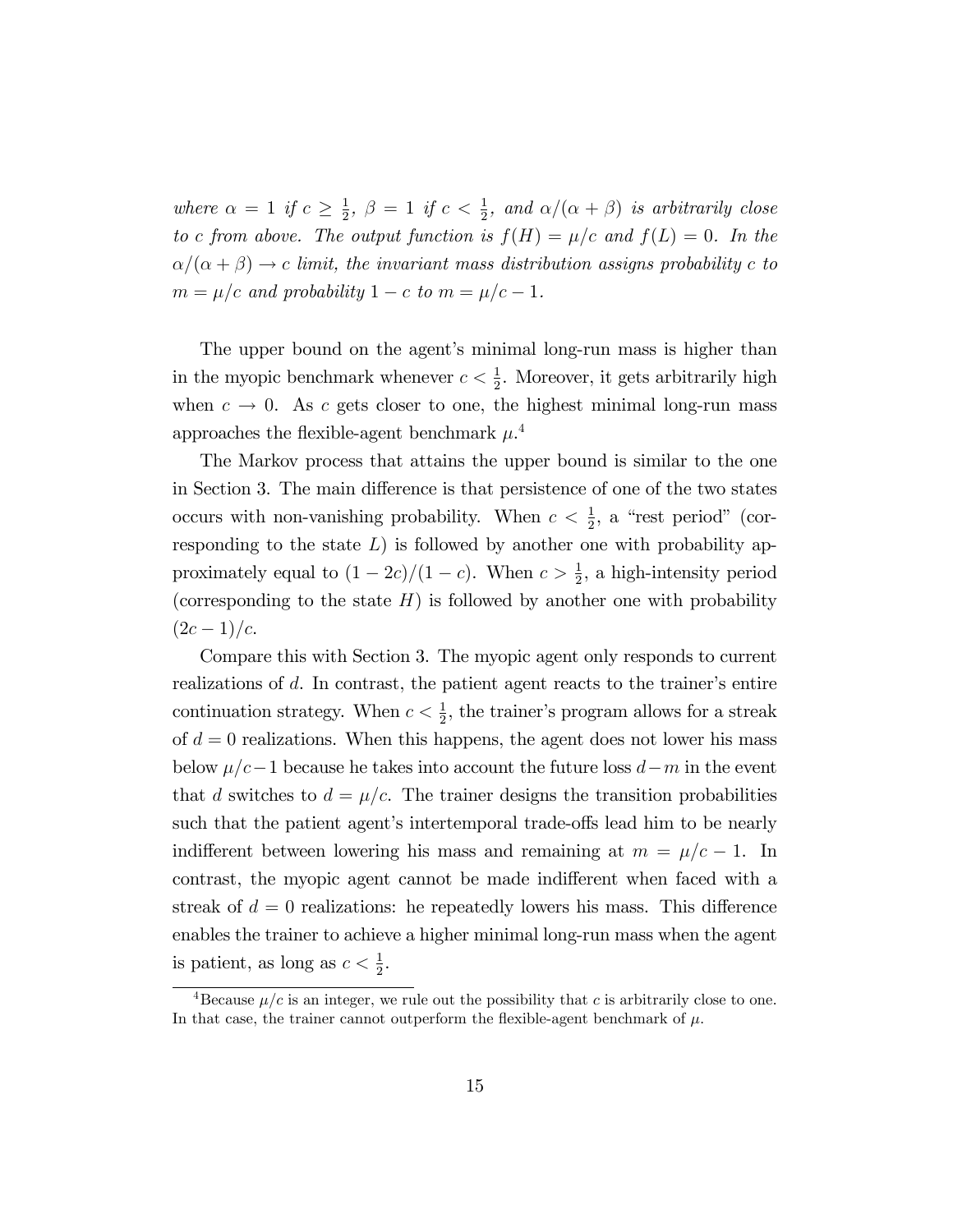We now turn to the proof of Proposition 2. In our proof of part  $(i)$ , we actually prove a somewhat stronger result: in order to attain a strictly positive minimal long-run mass, the average long-run mass cannot exceed  $\mu/c - 1 + c$ . The Markov process we construct in part *(ii)* approximates this upper bound. This means that among all trainer strategies that attain the minimal long-run mass of  $\mu/c - 1$ , this process cannot be outperformed in terms of average mass.

#### Proof of part (i) of Proposition 2

Let p be the unique invariant distribution over  $(d_t, m_t)$  that results from the trainer's strategy and the agent's best-replying strategy. (Note the different time subscripts of d and  $m$ , compared with the proof of Proposition 1 in Section 3; our different notation highlights this difference.) We abuse notation and write  $p(d)$ ,  $p(m)$  and  $p(d | m)$  to represent marginal and conditional distributions induced by  $p$ . As in the myopic-agent case, we first derive an upper bound on the expected mass according to  $p$ , which we use to derive the upper bound on the minimal long-run mass. Then, we show how to implement this upper bound.

In Section 2, we saw that the trainer can implement a minimal long-run mass of at least  $\mu$  (by playing  $d = \mu$  at every period). Therefore, we take it for granted that the minimal value of m in the support of p is at least  $\mu \geq 1$ .

#### Step 1:  $p(d > 0) \geq c$

Consider the following deviation by the agent. Pick some period-t history for which  $m_{t-1} \geq 1$  is at the lowest value according to p. Therefore,  $m_t =$  $m \in \{m_{t-1}, m_{t-1} + 1\}$ . At this history, the agent deviates to  $m'_t = m - 1$ . Subsequently, the agent behaves according to his original strategy as if the deviation did not occur.

This deviating strategy induces an invariant distribution  $p'$  such that for every  $(d, m)$  in the support of p,  $p'(d, m - 1) = p(d, m)$ . Therefore, the deviation saves c at every period, but raises costs by one unit per period whenever  $d \geq m$  under the original strategy. In order for this deviation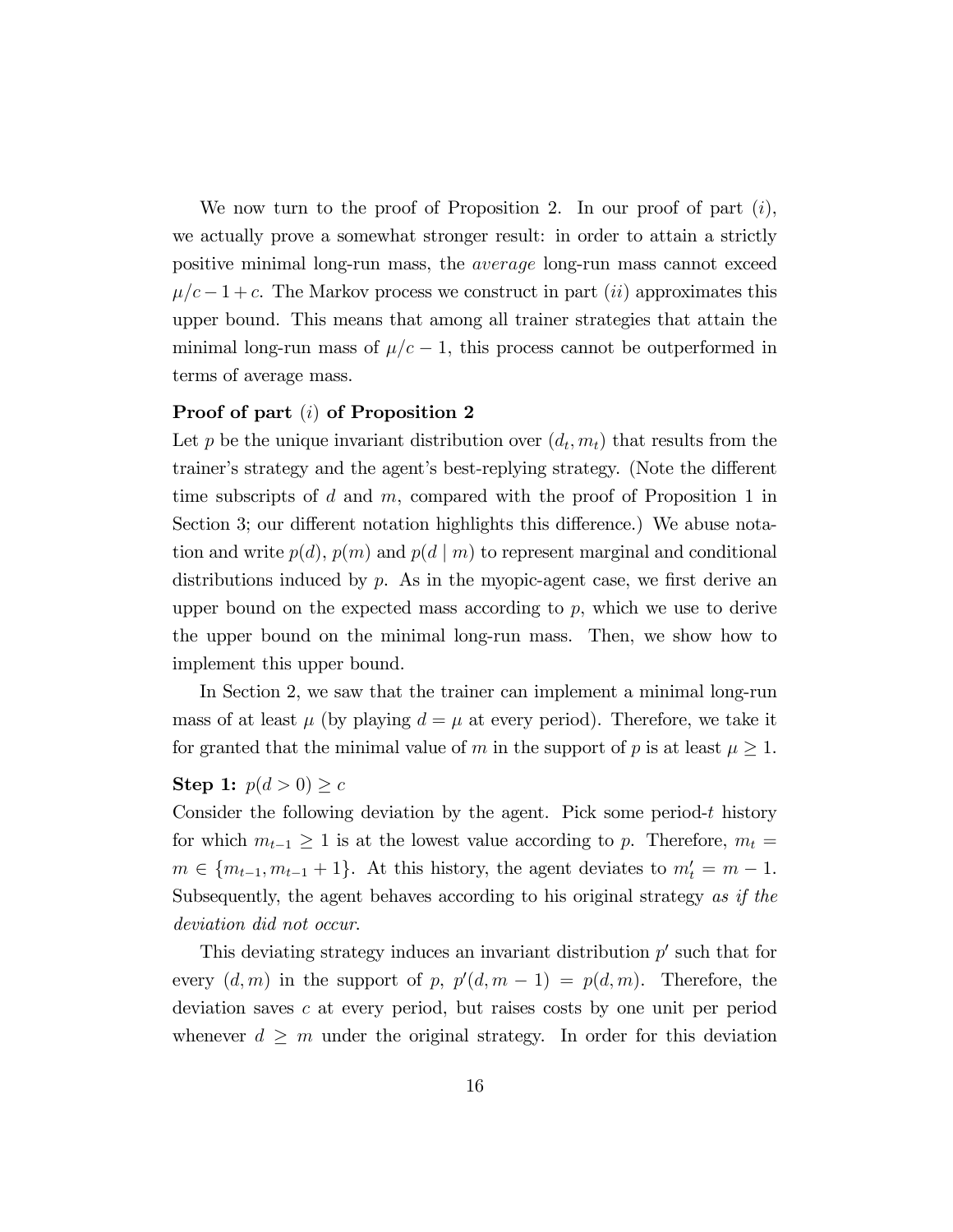to be unproÖtable for an arbitrarily patient agent, it must be the case that  $p(d \ge m) \ge c$ . Since  $m > 0$  with probability one,  $p(d > 0) \ge p(d \ge m)$ , hence  $p(d > 0) \geq c$ .  $\Box$ 

**Step 2:** The expectation of m according to p is at most  $\mu/c - 1 + c$ Assume the contrary. Then, the agent's average long-run cost exceeds

$$
c \cdot \left[\frac{\mu}{c} - 1 + c\right] = \mu - c(1 - c)
$$

Now consider a deviation to the following strategy. Descend from  $m_0$  to  $m = 0$ , and then implement the following rule:  $m_t = 0$  whenever  $d_t = 0$ , and  $m_t = 1$  whenever  $d_t > 0$ . When the agent is arbitrarily patient, the average long-run cost from this strategy is approximately

$$
p(d = 0) \cdot 0 + p(d > 0) \cdot [c + \sum_{d > 0} p(d \mid d > 0)d - 1]
$$
  
\$\leq\$  $p(d > 0)(c - 1) + \mu$ 

Since  $c < 1$ , Step 1 implies that

$$
p(d > 0)(c - 1) + \mu < \mu - c(1 - c)
$$

such that the deviation is profitable, a contradiction.  $\Box$ 

**Step 3:** The minimal long-run mass is at most  $\mu/c - 1$ 

Since  $\mu/c$  is an integer,  $\mu/c - 1 + c$  is not an integer. Hence, in order for the average long-run cost to be weakly below  $\mu/c - 1 + c$ , the minimal long-run mass cannot exceed  $\mu/c - 1.5$   $\Box$ 

#### Proof of part (ii) of Proposition 2

Consider the strategy described in the statement of part  $(ii)$ . Our objective is to show that given this strategy, there is a best-reply for the agent such that

<sup>&</sup>lt;sup>5</sup>The proof of this step utilizes the convenient assumption that  $\mu/c$  is an integer. An alternative proof that does not rely on this assumption is analogous to Step 4 in the proof of Proposition 1.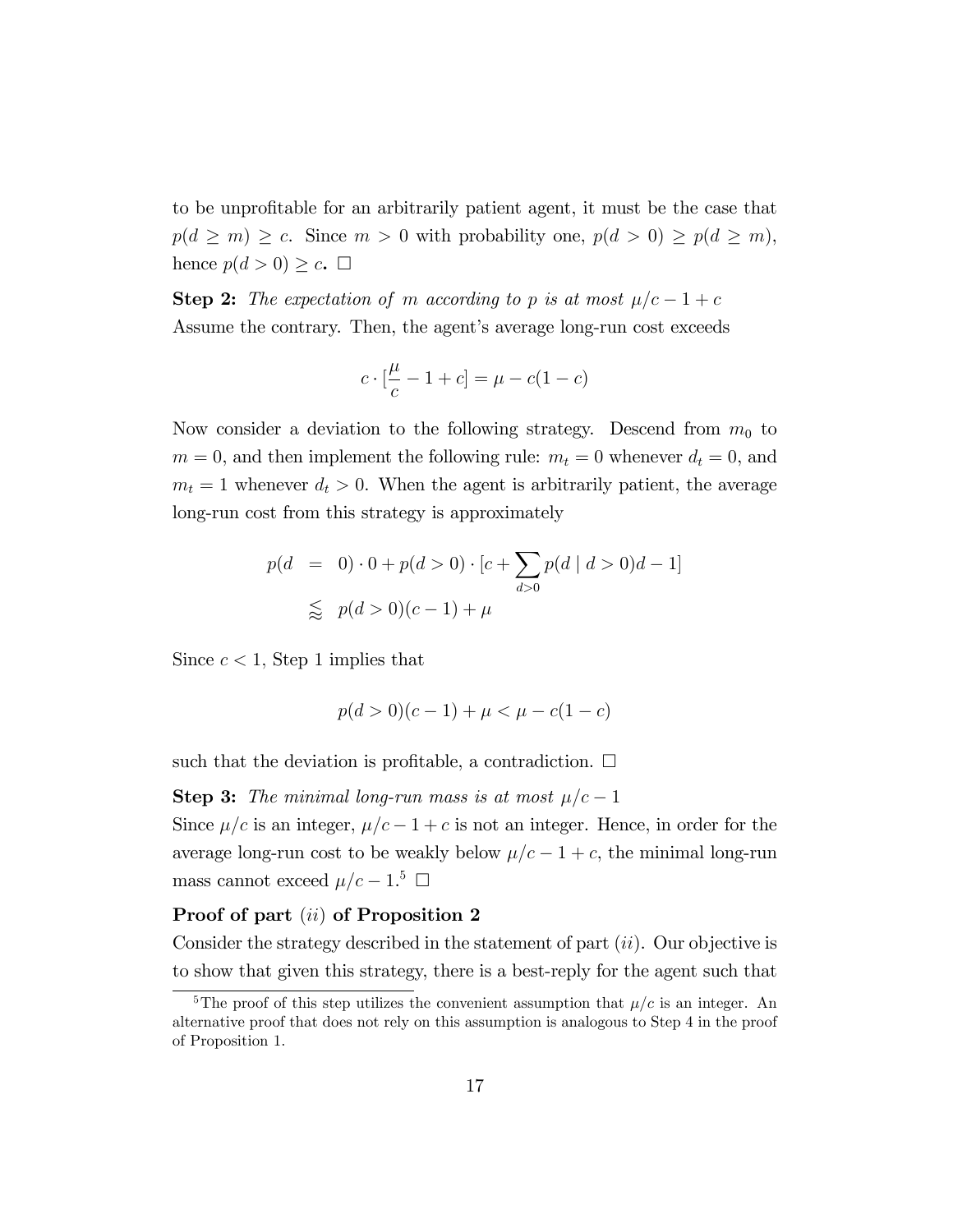for every sufficiently high t,  $m_t = \mu/c$  whenever  $s_t = H$  and  $m_t = \mu/c - 1$ whenever  $s_t = L$ .

Since the agent faces a Markovian decision problem with an extended state space  $(s, m)$ , there exists a best-reply that is Markovian with respect to this state space. To derive such a best reply, we proceed in four steps.

**Step 1:** There is no best-reply in which the invariant distribution assigns probability one to a single m.

*Proof.* Assume the contrary. If  $m < \mu/c$ , then it is profitable for the agent to deviate to a strategy that plays  $m + 1$  whenever  $s = H$  and m whenever  $s = L$ . Likewise, if  $m > 0$ , it is profitable for the agent to deviate to a strategy that plays m whenever  $s = H$  and  $m - 1$  whenever  $s = L$ .  $\Box$ 

Step 2: The set of recurrent values of m (according to the unique invariant distribution induced by the two parties' strategies) is a set of consecutive numbers  $\underline{m}, \underline{m} + 1, ..., \overline{m}$ , where  $\overline{m} \leq \mu/c$ .

*Proof.* The agent's sluggishness implies that if the agent visits two nonadjacent masses m and  $m'$ , then he must also visit every  $m''$  between them. Therefore, if m and m' are recurrent, so is  $m''$ . Suppose  $\overline{m} > \mu/c$ . Then, there is a proÖtable deviation for the agent that instructs him to remain at  $\overline{m}$  – 1 whenever the original strategy instructs him to switch to  $\overline{m}$ .  $\Box$ 

Step 3: There is a best-reply that induces an invariant distribution that assigns positive probability to exactly two values of m.

*Proof.* Consider the invariant distribution over  $(d, m)$  induced by the trainer's strategy and the agent's best-reply. By Step 1,  $\overline{m} - \underline{m} \ge 1$ . If  $\overline{m} - \underline{m} = 1$ , we are done. Therefore, assume  $\overline{m} - \underline{m} > 1$ . There are two cases to consider.

First, let  $\alpha = 1$  (this fits the case of  $c \geq 1/2$ ). This means that whenever  $s = L$ , the state switches immediately to  $s = H$  in the next period. Consider the top two values of m in the invariant distribution, namely  $\overline{m}$  and  $\overline{m-1}$ . By Step 2,  $\overline{m} \leq \mu/c$ . Moreover, when  $s = L$  (at which d attains its lowest value according to the trainer's strategy), the agent strictly prefers  $\overline{m} - 1$  to  $\overline{m}$ . Consider some t for which  $m_t = \overline{m}$  (there are infinitely such periods because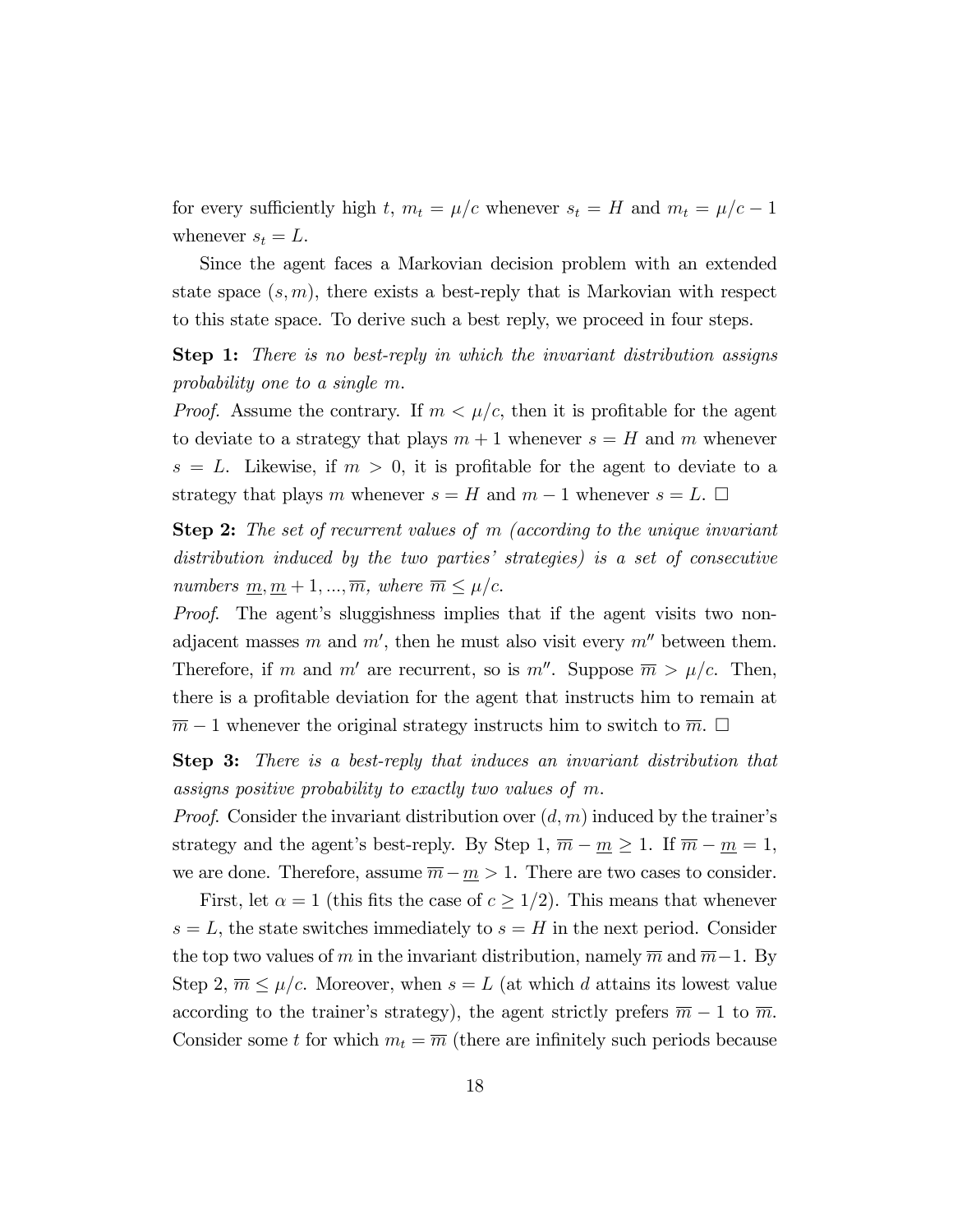$\overline{m}$  is recurrent). If  $s_{t+1} = L$ , the agent necessarily switches to  $m_{t+1} = \overline{m} - 1$ . If, on the other hand,  $s_{t+1} = H$ , we need to consider two possibilities.

- Suppose that when  $s_{t+1} = H$ , it is not optimal for the agent to play  $m_{t+1} = \overline{m}$ . That is, the agent switches from  $m_t = \overline{m}$  to  $m_{t+1} = \overline{m} - 1$ for *any* realization of  $s_{t+1}$ . But this also means that if  $m_{t'} = \overline{m} - 1$ at some period  $t'$  and  $s_{t'+1} = H$ , it cannot be optimal for the agent to switch to  $m_{t'+1} = \overline{m}$ . The reason is that by revealed preference, the agent prefers being at  $\overline{m} - 1$  to being at  $\overline{m}$  when the state is H. And since we already saw that the agent prefers being at  $\overline{m} - 1$  to being at  $\overline{m}$  when the state is L, this means that the agent will never switch from  $\overline{m}-1$  to  $\overline{m}$ , contradicting the definition of  $\overline{m}$  as a recurrent state.
- Suppose that when  $s_{t+1} = H$ , it is optimal for the agent to play  $m_{t+1} =$  $\overline{m}$ . This reveals a weak preference for  $\overline{m}$  over  $\overline{m}-1$  when the state is H. Therefore, there is a best-reply for the agent that prescribes  $m_{t+1} = \overline{m}$ whenever the extended state  $(s_{t+1}, m_t)$  is  $(H, \overline{m} - 1)$  or  $(H, \overline{m})$ . We already saw that when the extended state is  $(L, \overline{m})$ , the agent switches to  $\overline{m} - 1$ . Since  $\alpha = 1$ , this means that we have constructed a bestreply for the agent such that once he reaches  $\overline{m}$ , he will only visit  $\overline{m}$ and  $\overline{m-1}$  from that period on, contradicting the assumption that there are additional recurrent values of m.

Thus, we have ruled out the possibility that  $\overline{m} - \underline{m} > 1$  when  $\alpha = 1$ . Now suppose  $\beta = 1$  (this fits the case of  $c \leq 1/2$ ). An analogous argument establishes that there is a best-reply for the agent that induces an invariant distribution with only two recurrent mass values, m and  $m + 1$ .

It follows that we can restrict attention to strategies of the agent that induce an invariant distribution which assigns positive probability to precisely two consecutive mass values, m and  $m-1$ , where  $0 < m \leq \mu/c$ .  $\Box$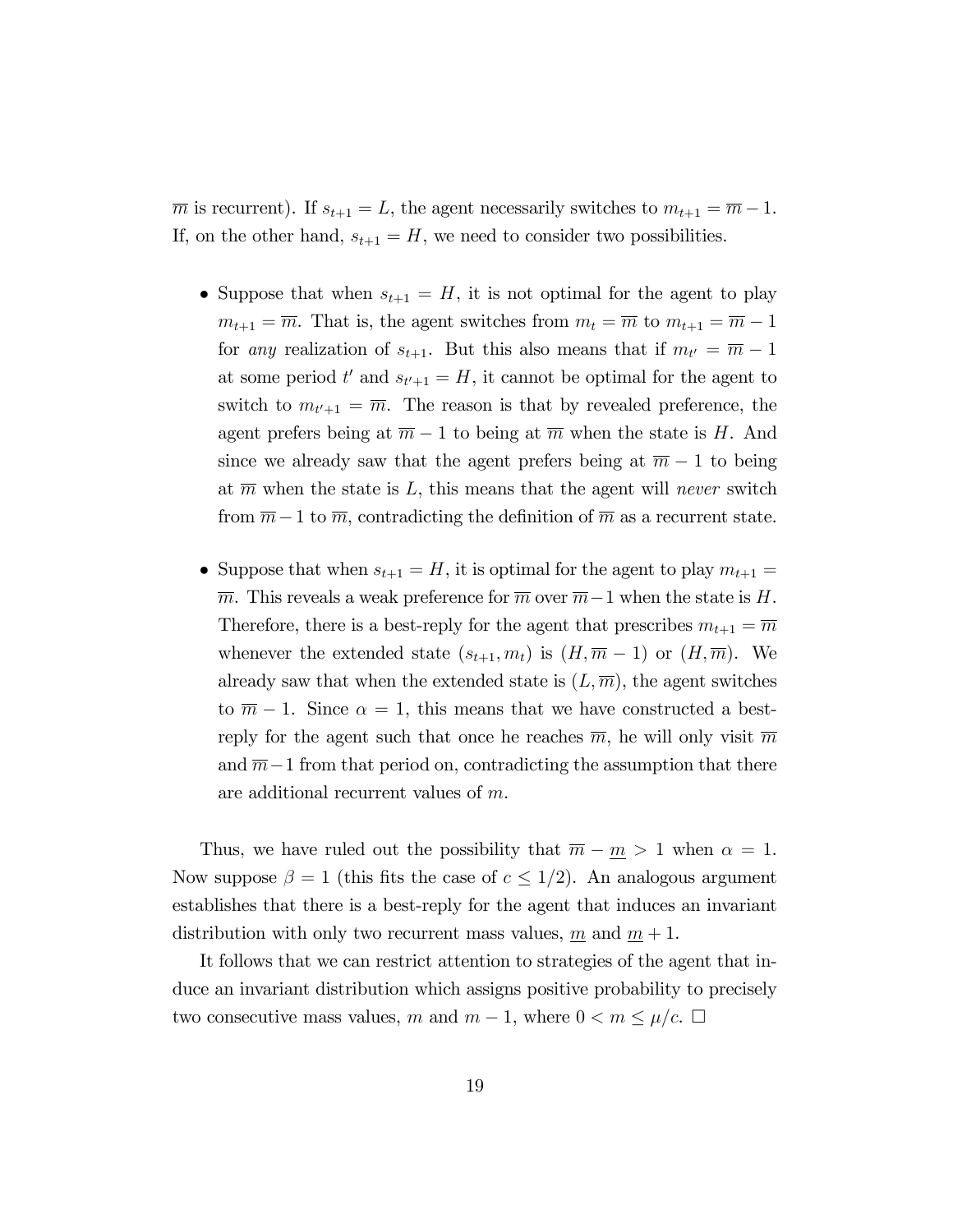Step 4: There is a best-reply for the agent that induces an invariant distribution on the mass values  $\mu/c$  and  $\mu/c - 1$ .

*Proof.* Given Step 3, it is clearly optimal for the agent to be at  $m$  when  $s = H$  and at  $m - 1$  when  $s = L$ . In addition, when  $m > \mu/c$   $(m < \mu/c - 1)$ , the agent clearly wants to move downward (upward).

The invariant distribution of the trainer's two-state Markov process assigns probability  $\alpha/(\alpha + \beta)$  to state H and  $\beta/(\alpha + \beta)$  to state L. Therefore, since the agent is arbitrarily patient, his long-run expected payoff is approximately

$$
-\frac{\alpha}{\alpha+\beta}\cdot (cm+\frac{\mu}{c}-m)-\frac{\beta}{\alpha+\beta}\cdot c(m-1)
$$

It is now easy to see that given that  $\alpha/(\alpha + \beta) > c$ , this expression increases with m, such that the optimal value of m is  $\mu/c$ . The expected value of m according to this strategy is

$$
\frac{\alpha}{\alpha+\beta}\cdot\frac{\mu}{c}+\frac{\beta}{\alpha+\beta}\cdot(\frac{\mu}{c}-1)
$$

which is arbitrarily close to the upper bound.  $\blacksquare$ 

### 5 Discussion

In this section we discuss two features of our model.

### 5.1 The Importance of Randomization

Randomization is a feature of the optimal training strategy in our model. In the myopic-agent case, it ensures a unique invariant mass distribution. Randomization plays a different role in the patient-agent case. In particular, when  $c < \frac{1}{2}$ , a rest period is followed by another rest period with positive probability. Is this randomization necessary? Or can the same long-run mass be sustained by a deterministic strategy with the same long-run distribution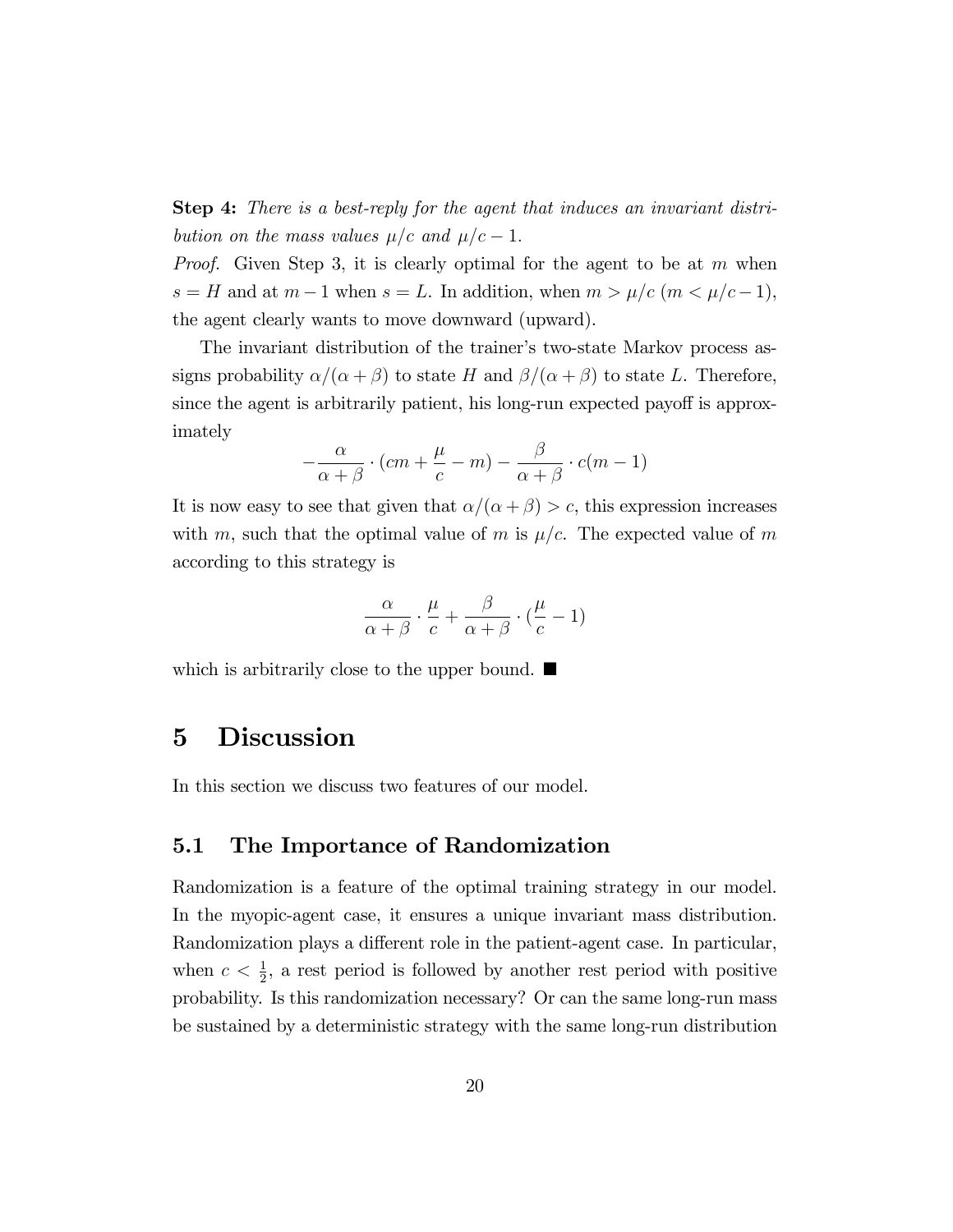over d? The following example illustrates that the answer is negative.

Suppose  $\mu = 4$  while c is slightly below  $\frac{4}{11}$ . Then, the optimal training strategy we presented in Proposition 2 induces an invariant distribution that assigns probability  $\frac{4}{11}$  to  $d = 11$  and probability  $\frac{7}{11}$  to  $d = 0$ . The strategy sustains a minimal long-run mass level of  $m = 10$ .

Now consider a deterministic strategy that induces the same long-run frequencies of d. The strategy follows an 11-period cycle consisting of four consecutive periods of  $d = 11$  and seven consecutive periods of  $d = 0$ . If the agent plays  $m = 11$  when  $d = 11$  and  $m = 10$  when  $d = 0$  - as he does against the strategy presented in Proposition 2 - the minimal long-run mass is  $m = 10$ . However, given the predictable evolution of d under the cyclic deterministic strategy, an agent with  $\delta \to 1$  can do better. Suppose that he plays the following sequence of  $m$  against the cyclic sequence of  $d$ :

> d 11 11 11 11 0 0 0 0 0 0 0 m 11 11 11 10 9 8 7 7 8 9 10

Compared with the benchmark strategy of playing  $m = 11$  (10) against  $d = 11$  (0), the agent saves approximately

$$
c \cdot (1 + 1 + 2 + 3 + 3 + 2 + 1) - 1 \approx \frac{41}{11}
$$

per cycle. Even if this is not a best-reply to the cyclic deterministic strategy, it means that any best-reply will lead to a minimal long-run mass below  $m = 10$ .

This example highlights a key role of the stochasticity of the trainer's optimal strategy. The fact that there is always a chance that the agent will be required to exert high effort following a rest period incentivizes the agent not to lower his mass. In contrast, the predictable nature of the cyclic deterministic strategy allows the agent to gradually lower his mass and gain it back by the time he needs to exert effort. In particular, it is profitable for the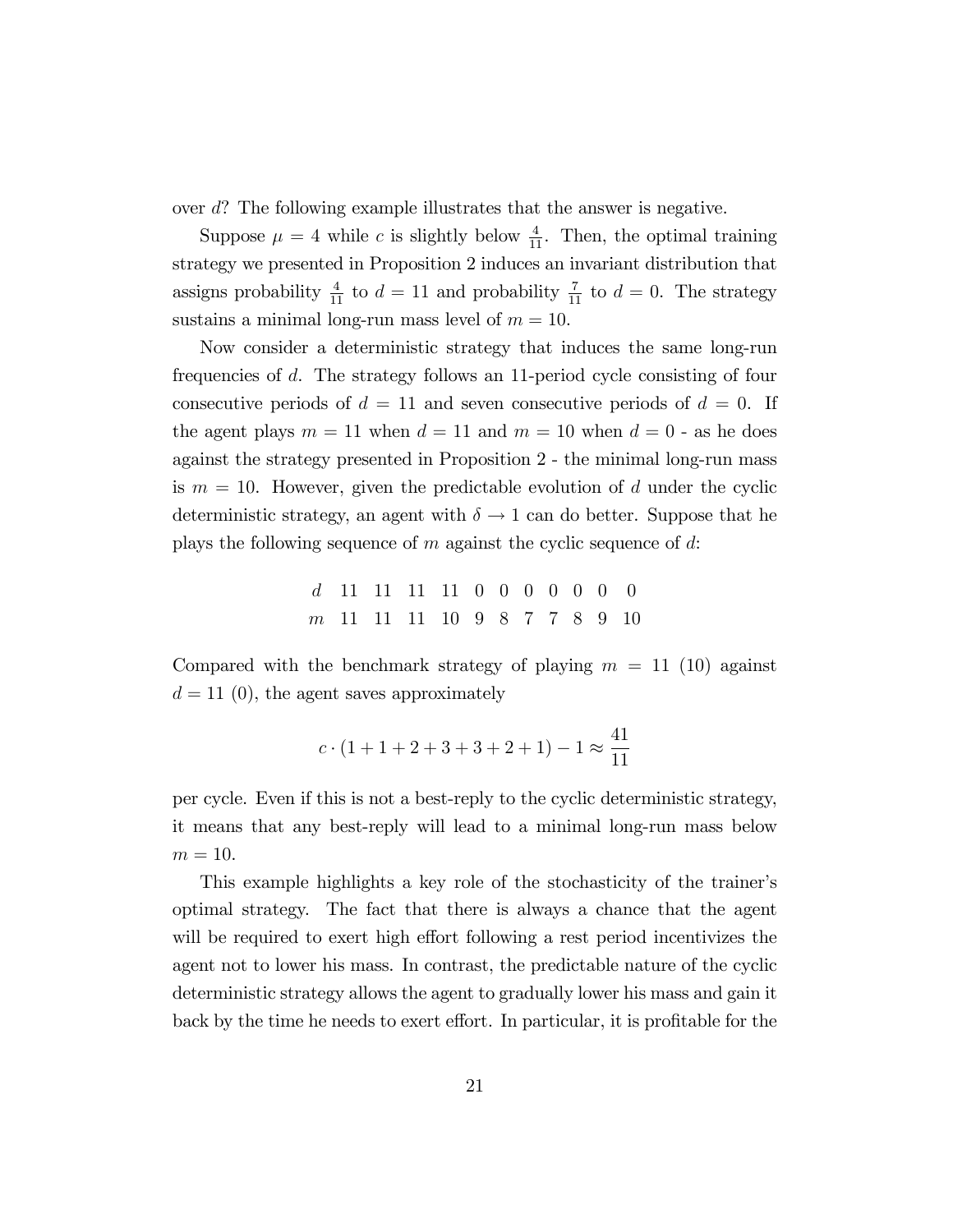agent to lower his mass already in the final period of the high-intensity phase of the cycle, even though this involves a costly performance gap, because this is more than offset by the cumulative maintenance-cost saving over the cycle. This is reminiscent of the phenomenon known as "overtraining", where an individual's performance begins to deteriorate during the high-intensity phase of a periodization strategy (see Cadegiani and Kater (2019)). The optimal stochastic strategy avoids this effect.

### 5.2 The Trainer's max-min Criterion

In our model, the trainer's objective is to maximize the agent's minimal long-run mass. Alternatively, we could use the long-run average mass as a criterion. However, this criterion is less attractive in our context because it does not reflect the idea of "preparedness" - namely, that the body should be able to perform at a consistently high level. In particular, the average criterion allows zero to be a recurrent value for the agent's mass (and consequently, his level of preparedness).

A by-product of our analysis in Section 3 is that in the myopic-agent case,  $2\mu$  is an upper bound on the average long-run mass that the trainer can attain. It can be shown that this upper bound can be approximated arbitrarily well, but this must come at the price of arbitrarily long recurrent stretches of  $m_t = 0$  realizations (which are compensated for by periods in which  $m_t$  reaches arbitrarily high values). Obviously, such paths imply that the agent cannot consistently meet positive challenge levels. By comparison, the process we constructed in Section 3 induces an average long-run mass of approximately  $2\mu - \frac{1}{2}$  $\frac{1}{2}$  and a minimal long-run mass of  $2\mu - 1$ .

A similar diagnosis pertains to the patient-agent case (we treat  $\mu$  as a precise upper bound on average intensity, for the sake of the argument). An upper bound on the average long-run mass is  $\mu/c$ . The reason is that if average mass exceeds this value, it implies that the agent's average long-run cost is above  $\mu$ . However, the agent can ensure an average cost of  $\mu$  by always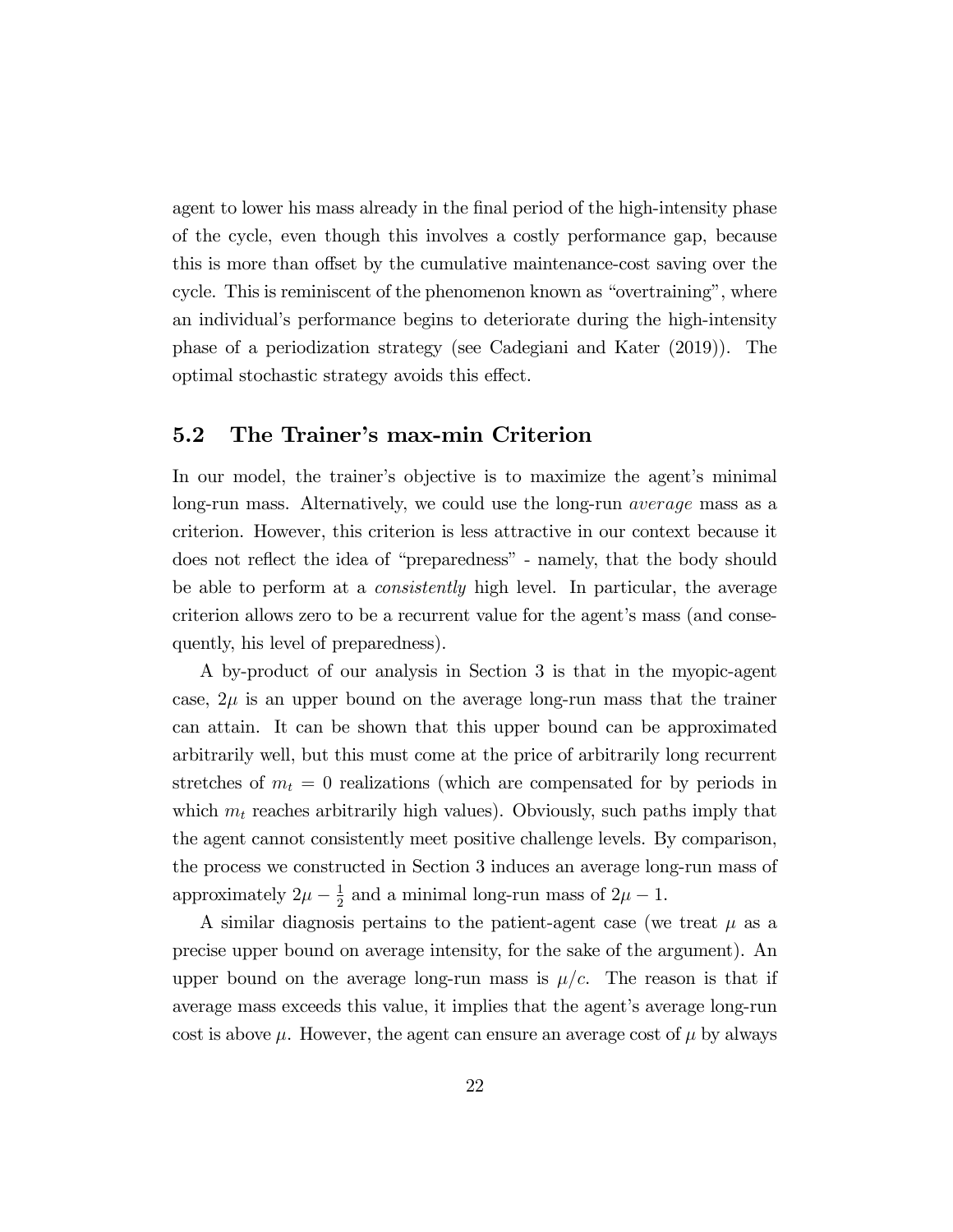playing  $m = 0$ , hence a long-run mass in excess of  $\mu/c$  is inconsistent with the agent's best-replying. We believe that as in the myopic-agent case, this upper bound can be approximated arbitrarily well. However, as in the myopicagent case, recurrent stretches of  $m_t = 0$  realizations are necessary for this - which, once again, fails the max-min criterion miserably. By comparison, the process we constructed in Section 4 induces an average long-run mass of approximately  $\mu/c - 1 + c$ , and a minimal long-run mass of  $\mu/c - 1$ .

# 6 Conclusion

In this paper we presented a theoretical approach to the subject of exercise physiology, based on the view of the human body as a forward-looking optimizing agent which is nevertheless constrained by sluggish adjustment. We saw that this very sluggishness is actually a boon to physical trainers: using a stochastic training strategy that resembles popular "periodization" techniques, the trainer can achieve a significantly higher long-run muscle mass than if the body could instantaneously adjust its mass to physical stress.

Our analysis focused on the two polar cases of  $\delta = 0$  and  $\delta \rightarrow 1$ . While the optimal strategy is similar in the two cases, the logic that sustains them is different. Therefore, finding the optimal strategy for arbitrary  $\delta \in (0,1)$ remains an open problem.

We believe that thanks to its abstraction, our modeling approach can be extended to related problems, such as the optimal design of dynamic dieting regimes. A model that describes the bodyís metabolism as a consequence of dynamic sluggish optimization with rational expectations may shed light on prevalent dieting programs such as carb cycles. We hope to pursue this approach before the next pandemic.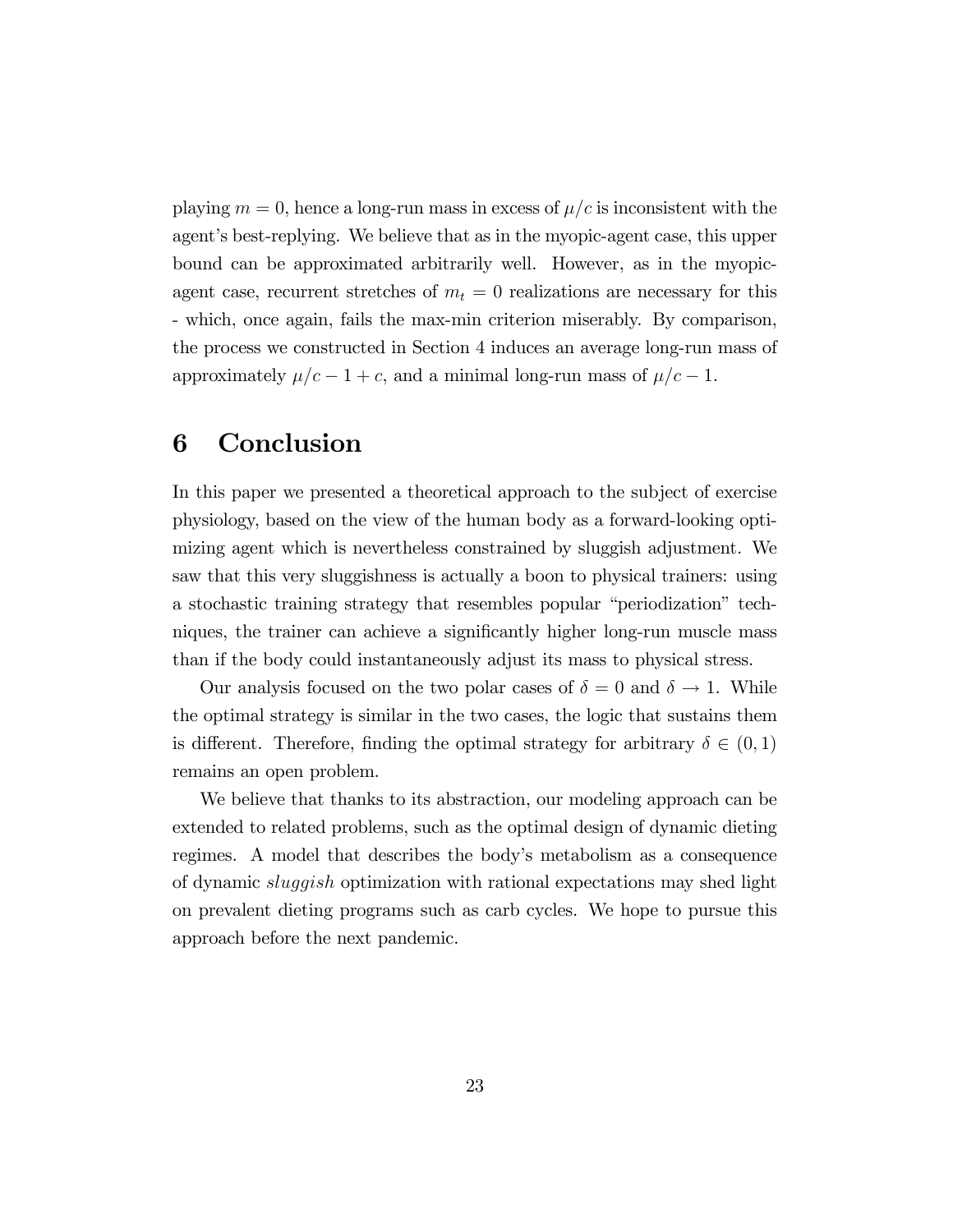### References

- [1] Acemoglu, D., Chernozhukov, V., Werning, I., and Whinston, M. D. (2020), A multi-risk SIR model with optimally targeted lockdown (no. w27102), National Bureau of Economic Research.
- [2] Becker, G. (1976), The Economic Approach to Human Behavior, Chicago University Press.
- [3] Bompa, T. and Buzzichelli, C. (2018), Periodization: theory and methodology of training. Human kinetics.
- [4] Cadegiani F. and C. Kater (2019), Novel Insights of Overtraining Syndrome Discovered from the EROS Study, BMJ Open Sport & Exercise Medicine 5, e000542.
- [5] Cheval, B., Radel, R., Neva, J. L., Boyd, L. A., Swinnen, S. P., Sander, D. and Boisgontier, M. P. (2018), Behavioral and neural evidence of the rewarding value of exercise behaviors: a systematic review, Sports Medicine  $48(6)$ , 1389–1404.
- [6] R. Counts, B.R., S.L. Buckner, J.G. Mouser, S.J. Dankel, M.B. Jessee, K.T. Mattocks, and J.P. Loenneke (2017), Muscle growth: To infinity and beyond? Muscle and Nerve 56(6), 1022-1030.
- [7] DeFreitas, J.M., T.W. Beck, M.S. Stock, M.A. Dillon and P.R. Kasishke II (2011), An examination of the time course of training-induced skeletal muscle hypertrophy, European Journal of applied Physiology 111, 2785 2790
- [8] J. A. Faulkner, S.V. Brooks and J.A Opiteck (1993), Injury to skeletal muscle fibers during contractions: conditions of occurrence and prevention, Physical Therapy,  $73(12)$ ,  $911-921$ .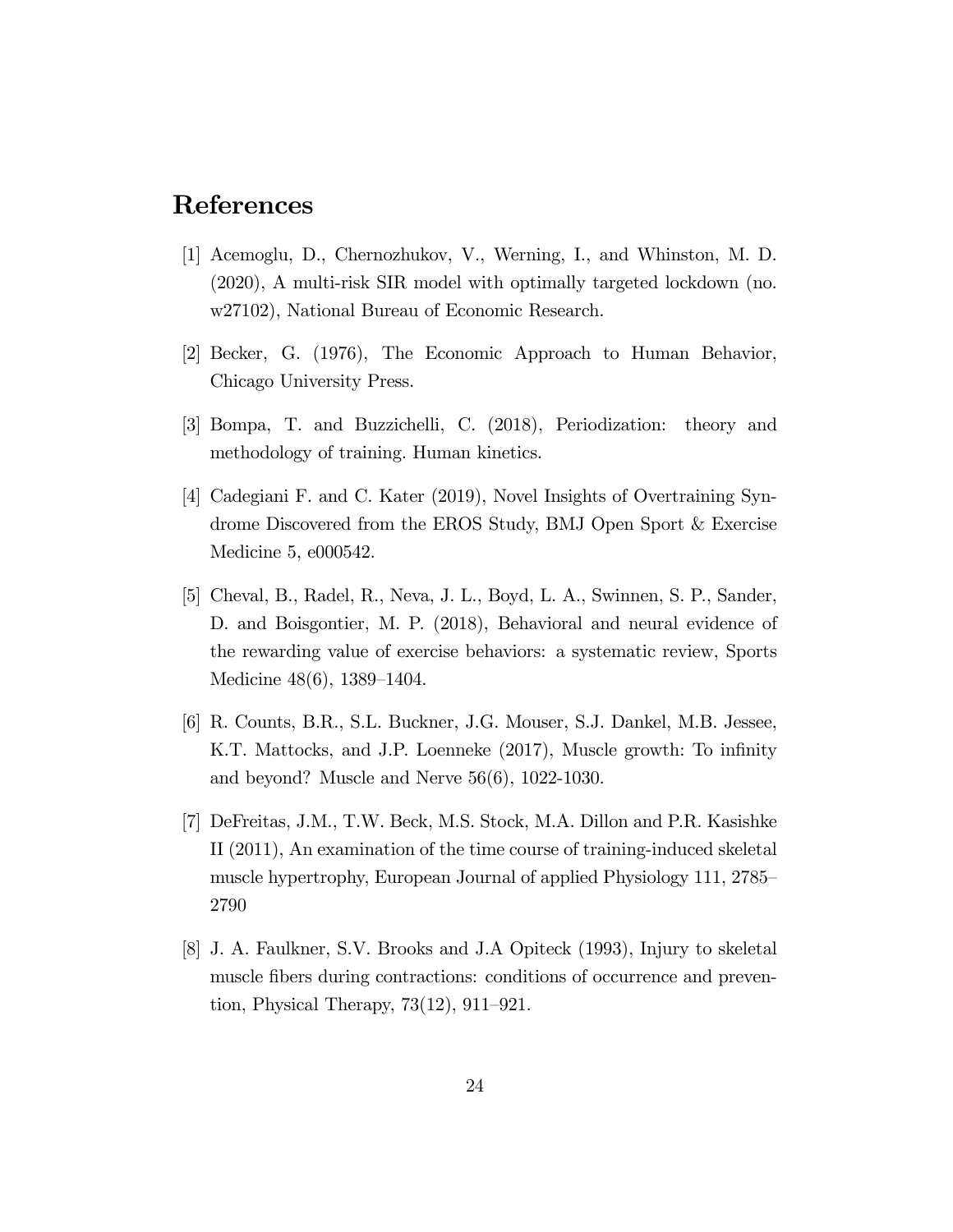- [9] FrankenÖeld, D. (2006), Energy expenditure and protein requirements after traumatic injury, Nutrition in clinical practice, 21(5), 430-437.
- [10] Kamenica, E. and Gentzkow, M. (2011), Bayesian persuasion, American Economic Review 101(6), 2590-2615.
- [11] Kiely, J. (2012), Periodization paradigms in the 21st century: evidenceled or tradition-driven?. International journal of sports physiology and performance, 7(3), 242-250.
- [12] Kiely, J., Pickering, C. and Halperin, I.  $(2019)$ . Comment on "Biological" background of block periodized endurance training: a review". Sports Medicine, 49(9), 1475-1477.
- [13] Glass, S., Hatzel, B. and Albrecht, R. (2014), Kinesiology For Dummies, John Wiley & Sons.
- [14] Issurin, V.B. (2010), New horizons for the methodology and physiology of training periodization,Sports Medicine, 40(3), 189-206.
- [15] Issurin, V.B. (2019), Biological background of block periodized endurance training: A review. Sports Medicine  $49, 31-39$ .
- [16] Lazear, E. P. (2000), Economic imperialism, Quarterly Journal of economics 115(1), 99-146.
- [17] Lieberman, D. E. (2015), Is exercise really medicine? an evolutionary perspective, Current sports medicine reports  $14(4)$ ,  $313-319$ .
- [18] Sagar, S.S. and J. Stoeber (2009), Perfectionism, fear of failure, and a§ective responses to success and failure: The central role of fear of experiencing shame and embarrassment. Journal of Sport and Exercise Psychology, 31(5), 602-627.